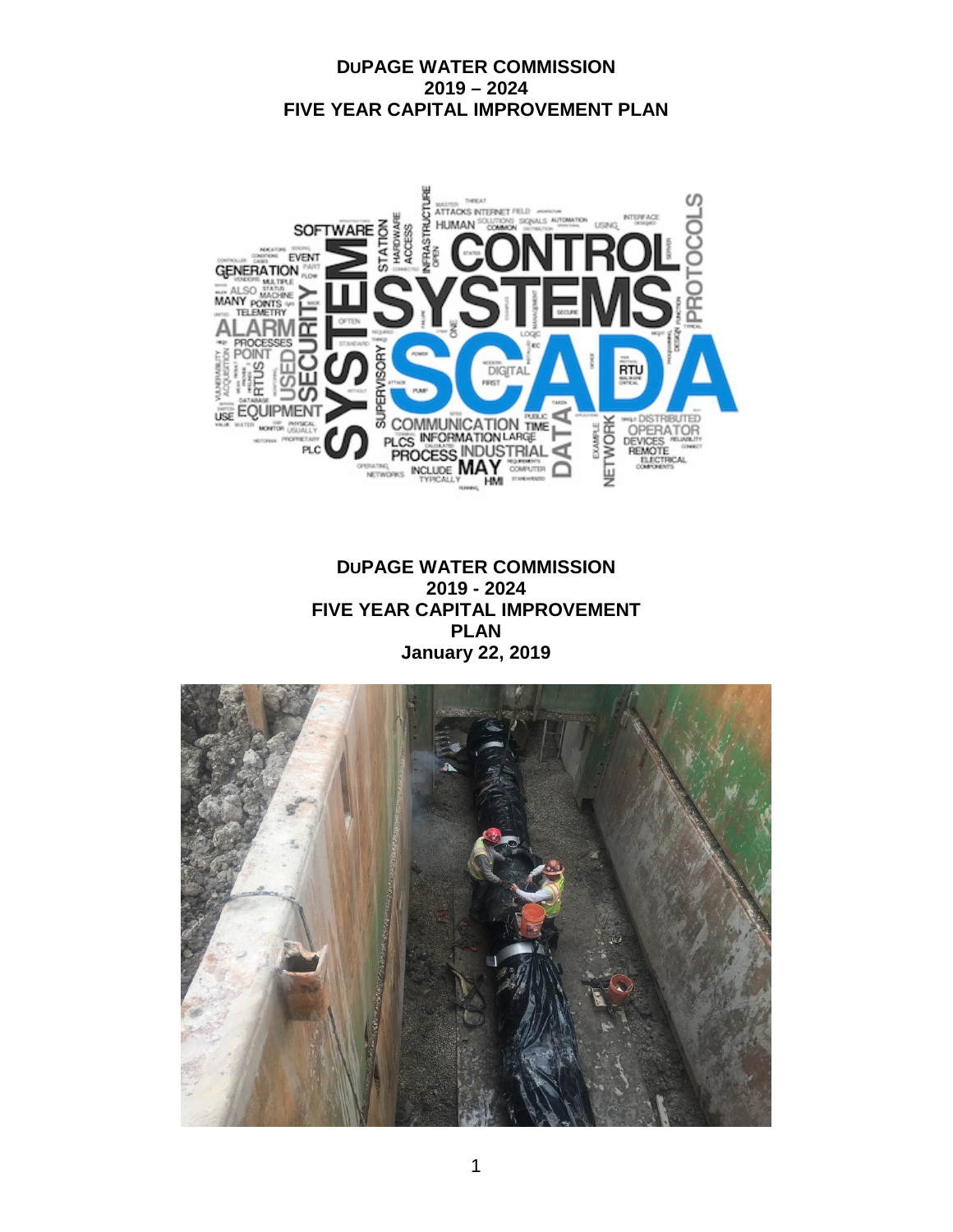

# **DuPage Water Commission**<br>MEMORANDUM

| TO: | John Spatz             |  |  |
|-----|------------------------|--|--|
|     | <b>General Manager</b> |  |  |

- FROM: Terry McGhee Manager of Operations
- DATE: January 22, 2019
- SUBJECT: Capital Improvement Plan

In accordance with Commission policy, the Capital Improvement Plan is reviewed and evaluated by staff relating to each new budget cycle. A draft of the updated plan is then submitted to the Commission for its consideration. This annual document is based on the Commission's anticipated needs for normal operations, emergency operations and improvements to the system.

The plan is divided into two sections – DuPage Pump Station Improvements and Distribution & Storage System Improvements. A summary shows the capital outlay which will be funded through a five-year capital improvement budget with fiscal year breakouts. Each fiscal year's proposed expenditures are included in the financial projection of Commission revenues and expenditures through fiscal year 2023-2024.

The Commission staff proposes to spend approximately \$44.8 million on 25 projects during the planning period from FY 2019-2020 through FY 2023-2024. The following chart shows the projected annual expenditures over the next five years.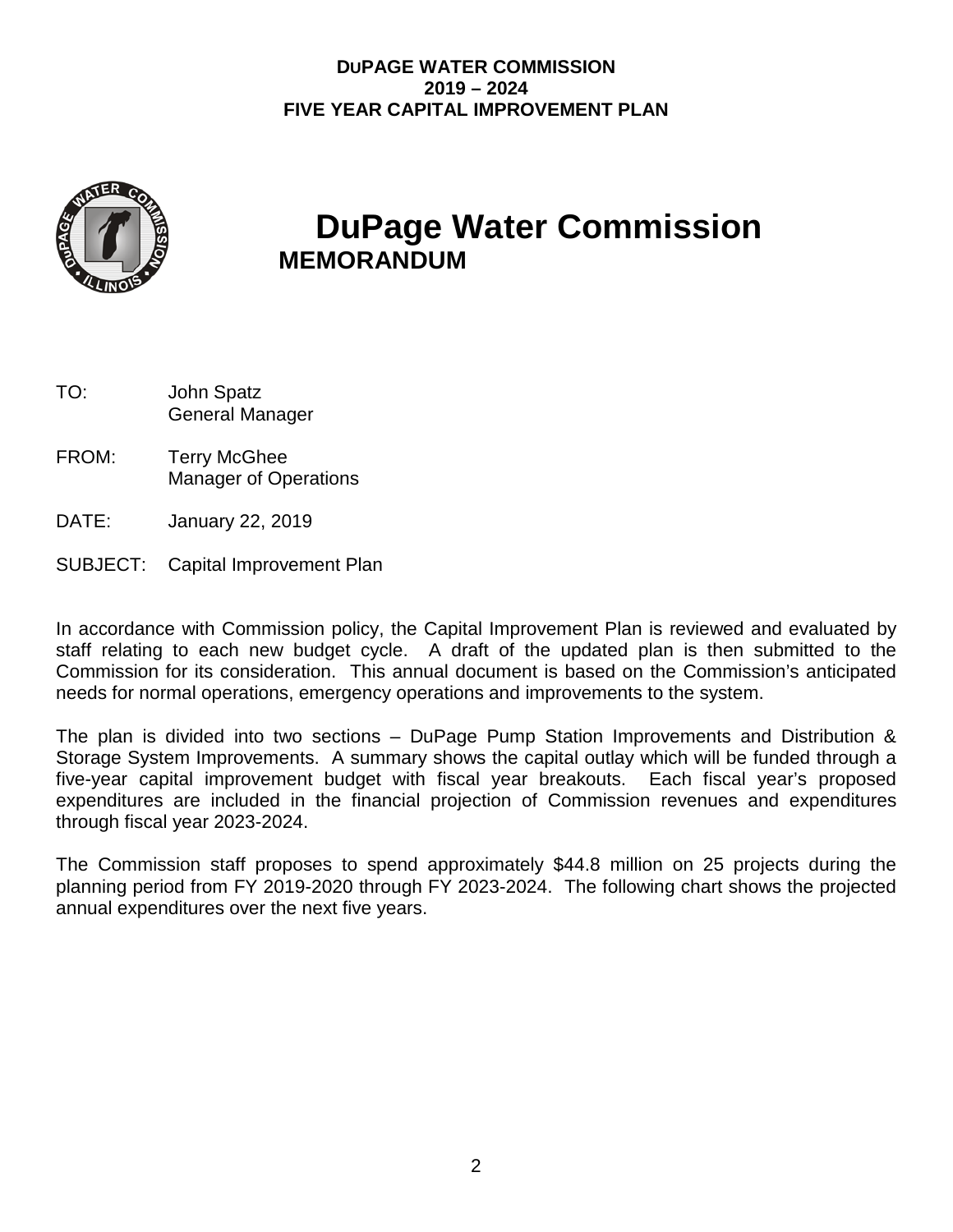# **Yearly Capital Costs**

| Projects                                  | 2019-20      | 2020-21      | 2021-22      | 2022-23     | 2023-24     |
|-------------------------------------------|--------------|--------------|--------------|-------------|-------------|
| <b>DuPage Pump Station</b>                |              |              |              |             |             |
| Addition of Pump #10                      | \$250,000    | \$750,000    |              |             |             |
| Replacement of SCADA System               | \$4,500,000  | \$1,000,000  |              |             |             |
| <b>BackHaul Radio</b>                     | \$450,000    |              |              |             |             |
| <b>Security System Upgrades</b>           | \$800,000    |              |              |             |             |
| <b>UPS Replacement</b>                    | \$125,000    |              |              |             |             |
| Replacement of Storage Area Network (SAN) |              | \$150,000    |              |             |             |
| High lift Pump Rehab                      | \$250,000    | \$250,000    | \$250,000    | \$250,000   | \$250,000   |
| Admin Bldg./Pump Station Building Rehab   | \$1,692,000  |              |              |             |             |
| <b>DPS Electronic Locks</b>               | \$180,000    |              |              |             |             |
| Generator Bldg. Humidification System     | \$105,000    |              |              |             |             |
| <b>ComEd Yard Rehab</b>                   | \$780,000    |              |              |             |             |
| West Discharge Tunnel Rehab               | \$420,000    |              |              |             |             |
| Replacement of Roof-Mounted Exhaust Fans  |              |              | \$300,000    |             |             |
| Replacement of Wall-Mounted Supply Fans   |              |              | \$300,000    |             |             |
| <b>Replacement of Chillers</b>            |              |              | \$150,000    |             |             |
| <b>Distribution System</b>                |              |              |              |             |             |
| <b>Meter Station Valve Replacement</b>    | \$150,000    |              |              |             |             |
| <b>Condition Assessment</b>               | \$750,000    | \$250,000    | \$1,000,000  | \$250,000   | \$250,000   |
| Replacement of Blow-Off Stems             | \$250,000    |              |              |             |             |
| ROV and Large Valve Repair                | \$150,000    |              |              |             |             |
| Cathodic Protection Construction FY 20/21 |              | \$500,000    | \$500,000    | \$1,000,000 | \$1,000,000 |
| <b>Distribution System Upgrades</b>       | \$1,000,000  | \$10,000,000 | \$10,000,000 | \$1,000,000 | \$1,000,000 |
| Tanksite Improvements                     | \$787,500    |              |              |             |             |
| <b>Bartlett Supply Line</b>               | \$1,000,000  |              |              |             |             |
| <b>Bartlett Meter station</b>             | \$300,000    |              |              |             |             |
| <b>Meter Station Rehab</b>                | \$400,000    |              |              |             |             |
| <b>Totals</b>                             | \$14,339,500 | \$12,900,000 | \$12,500,000 | \$2,500,000 | \$2,500,000 |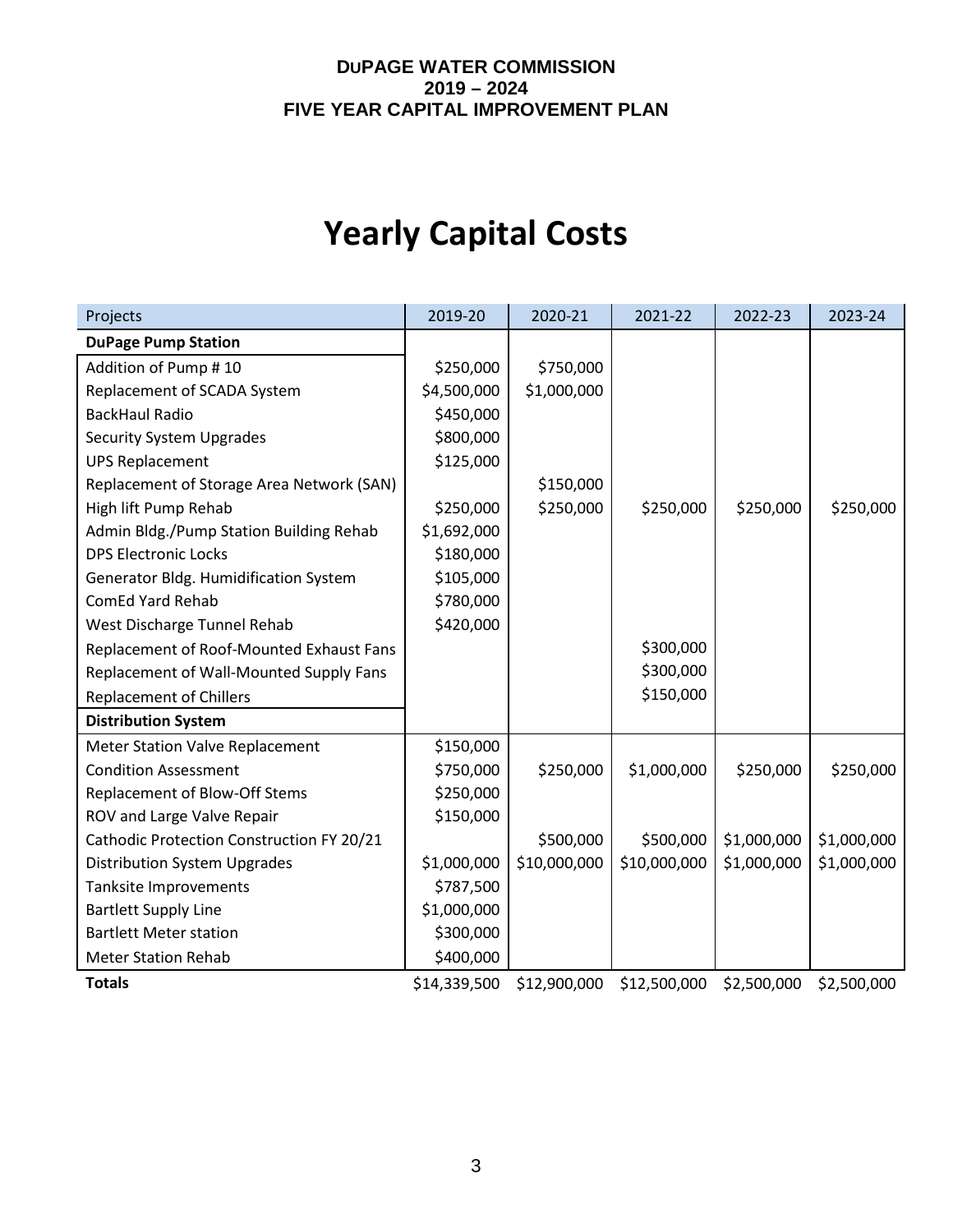**DUPAGE WATER COMMISSION 2019 – 2024 FIVE YEAR CAPITAL IMPROVEMENT PLAN**



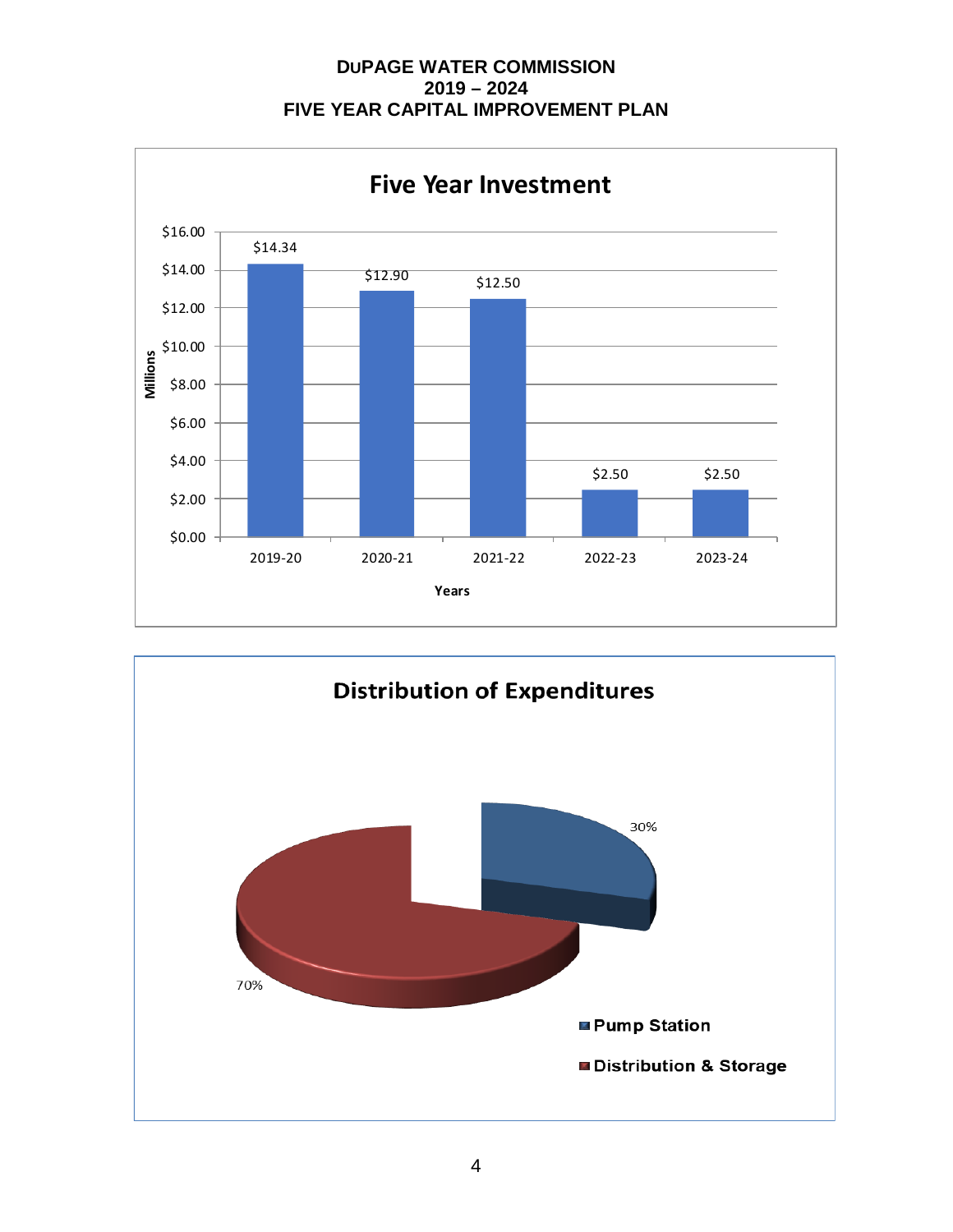# **DUPAGE PUMP STATION IMPROVEMENTS**

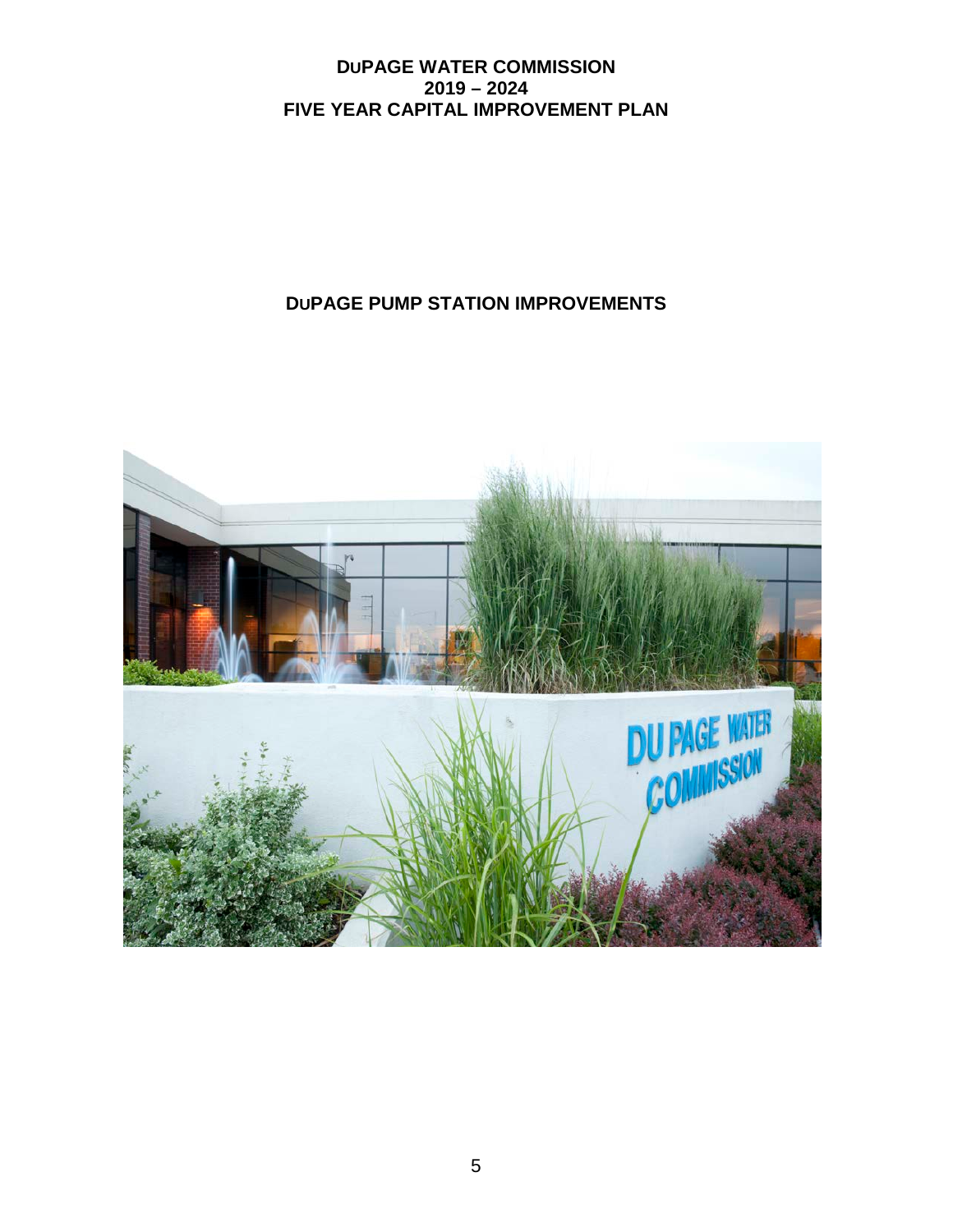**PROJECT: Pump #10**

- **LOCATION:** DuPage Pumping Station
- **DESCRIPTION:** Install 30 MGD split case centrifugal pump, 1750 H.P. motor, and associated piping in space reserved for future pump.
- **PURPOSE:** To increase pumping capacity from 185 MGD to 205 MGD to satisfy future demand requirements.
- **BENEFIT:** To keep up with current rising water demand, new customers, and maintain current ability to remove pumps from service without reducing pumping capacity.

- LAND/ROW: Improvements to be constructed on property owned by the Commission.
	- **COST:** \$1,000,000
- **TIMING:** Fiscal year 2019-2021 Engineering & Installation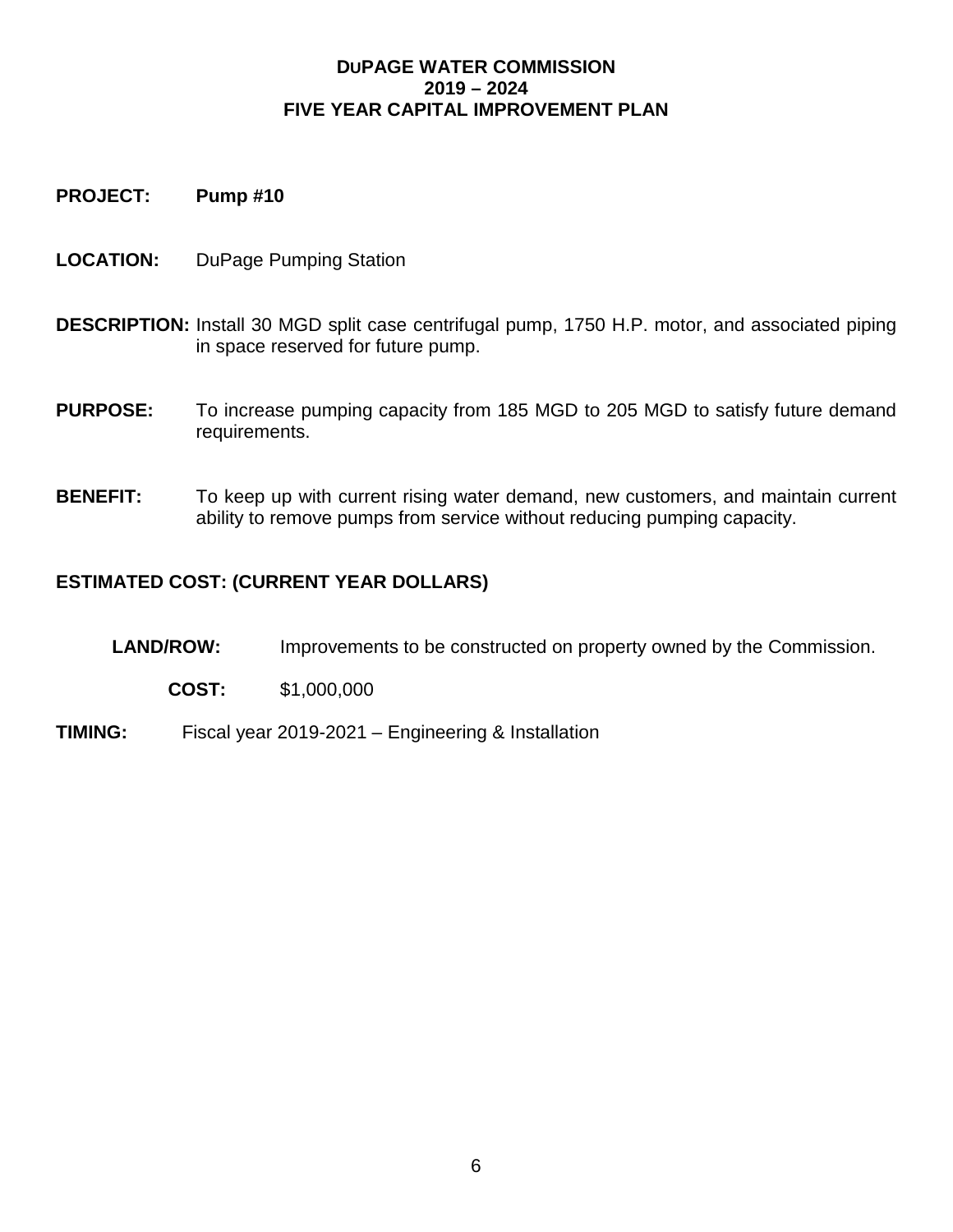**PROJECT: SCADA**

- **LOCATION:** DuPage Pumping Station
- **DESCRIPTION:** Replace the Commission Current Supervisory Control and Data Acquisition (SCADA) system.
- **PURPOSE:** The current SCADA system has been in place since 1991 with two major hardware and software upgrades over the years. The system is a sole source proprietary system from a manufacturer in California. The only source of support is in California.
- **BENEFIT:** The Commission would like to replace the SCADA system with an open source system where there are multiple local vendors available for support.

#### **ESTIMATED COST: (CURRENT YEAR DOLLARS)**

**LAND/ROW:** Improvements to be constructed on property owned by the Commission.

- **COST:** \$5,500,000
- **TIMING:** Fiscal year 2019-2021 Engineering/installation/implementation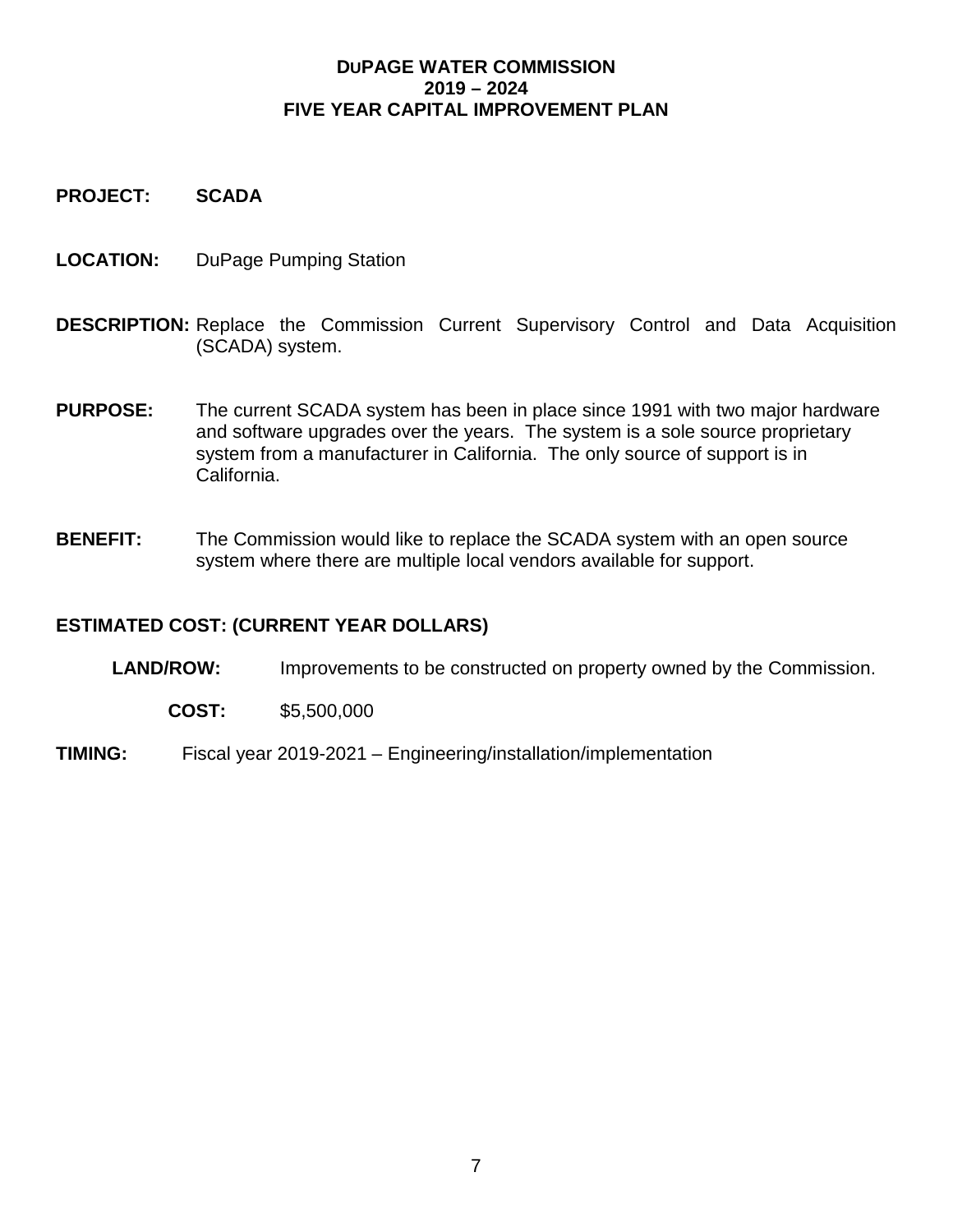#### **PROJECT: Radio Back-Haul System**

- **LOCATION:** DuPage Pumping Station / Remote Sites
- **DESCRIPTION:** Replace existing dedicated phone line with a microwave radio system or dedicated fiber optic lines that will transmit SCADA field data between the Commission's master radio and the Commission headquarters. This project will be completed in conjunction with the SCADA system replacement and security System upgrades.
- **PURPOSE:** Elimination of cost to support AT&T phone lines and increase reliability of the Commission communication system.
- **BENEFIT:** The microwave radio system or dedicated fiber optic lines would impose communication up-time and recue long term maintenance and support costs from AT&T.

#### **ESTIMATED COST: (CURRENT YEAR DOLLARS)**

LAND/ROW: Improvements to be constructed on property leased by the Commission.

- **COST:** \$450,000
- **TIMING:** Fiscal year 2019-2020 Engineering & Installation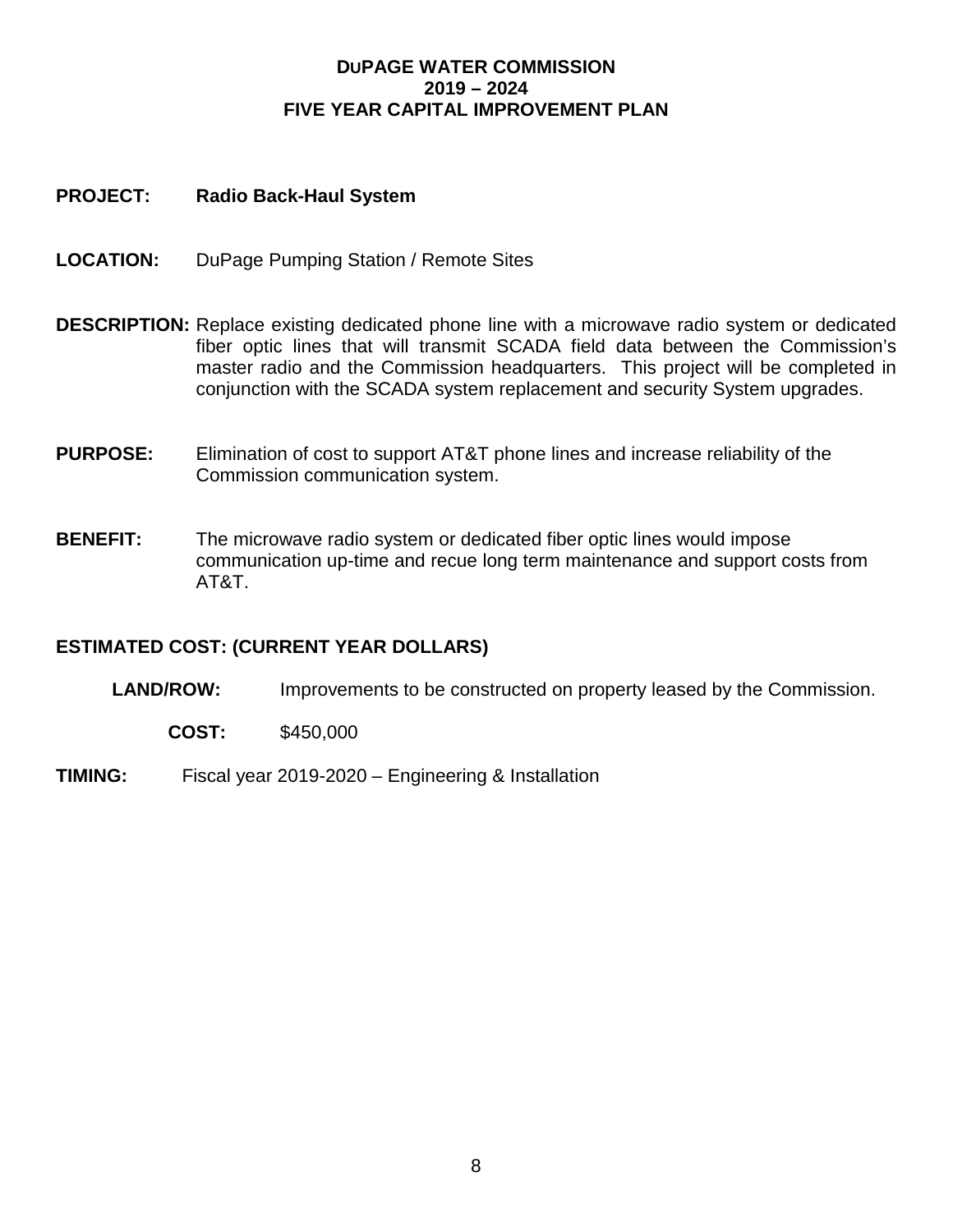#### **PROJECT: Security Upgrades**

- **LOCATION:** DuPage Pumping Station / Remote Sites
- **DESCRIPTION:** Upgrade and augment existing surveillance cameras, fencing, intrusion detection, and security communication systems at the Commission Pumping Station and remote facilities.
- **PURPOSE:** Maintain the Commission ability to monitor and protect its assets from vandalism or security threats.
- **BENEFIT:** Provide the Commission with the most current, reliable, cost efficient, and up to date security system. Securing the Commission assets is essential to providing clean and safe water to the resident of DuPage County

- **LAND/ROW:** Improvements to be constructed on property owned by the Commission.
	- **COST:** \$800,000
- **TIMING:** Fiscal years 2019-2020 Engineering & Installation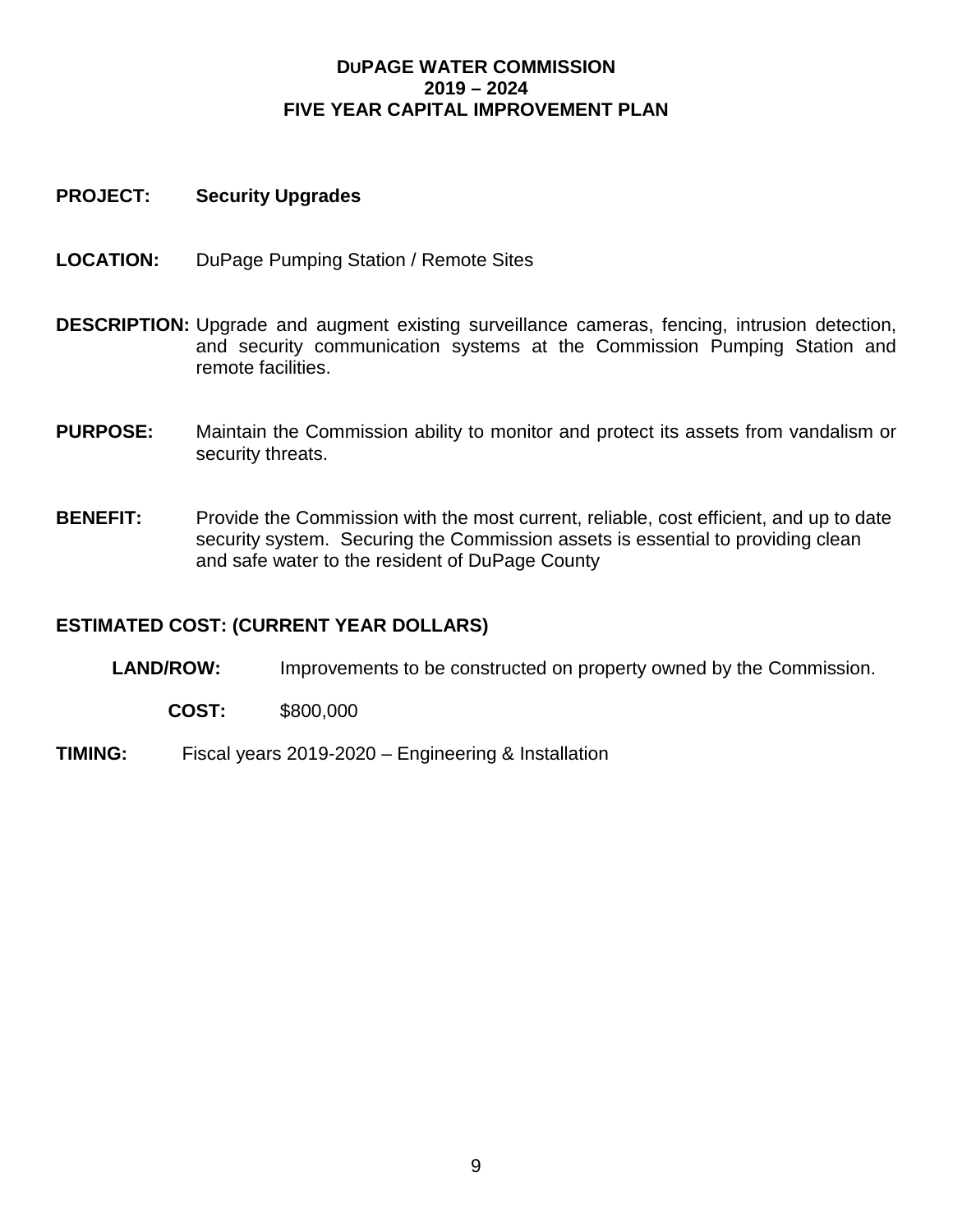#### **PROJECT: Uninterruptable Power Supply (UPS) Replacement**

- **LOCATION:** DuPage Pumping Station
- **DESCRIPTION:** Replace the existing redundant UPS system in the Commission's Pumping Station with the most current model and technology.
- **PURPOSE:** The existing UPS system was installed in 2005 and is now obsolete by the manufacturer.
- **BENEFIT:** Maintain reliable power for critical systems: Switchgear and Motor Control Centers, Network server computers, Control Room and SCADA system.

- **LAND/ROW:** Improvements to be constructed on property owned by the Commission.
	- **COST:** \$125,000
- **TIMING:** Fiscal years 2019-2020 Engineering & Installation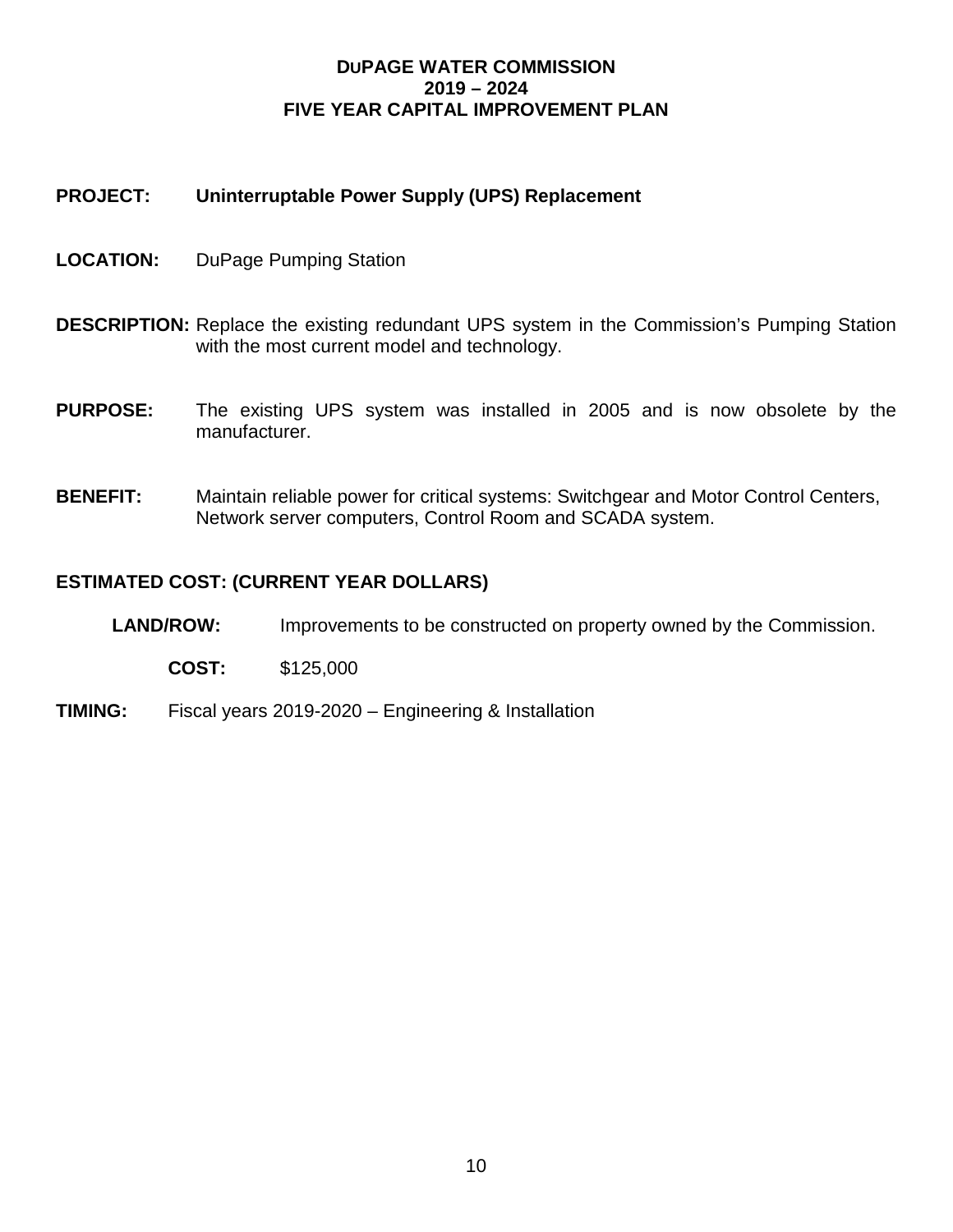#### **PROJECT: Replacement of Storage Area Network (SAN)**

- **LOCATION:** DuPage Pumping Station
- **DESCRIPTION:** The SAN system is the storage environment used by the virtual network server computers. This project will replace the existing Storage Area Network (SAN) system at the Commission's Pumping Station with the most current system and technology.
- **PURPOSE:** This system was installed in March 2013 with a 5-year full warranty. The system has reached its end of life and technology has now changed, and HP has stopped supporting the existing SAN system.
- **BENEFIT:** Provide the Commission with the most current, reliable, cost efficient, and up to date SAN system. Insuring trouble-free storage environment for the next 5 to 10 years.

- **LAND/ROW:** Improvements to be constructed on property owned by the Commission.
	- **COST:** \$150,000
- **TIMING:** Fiscal years 2020-2021 Engineering & Installation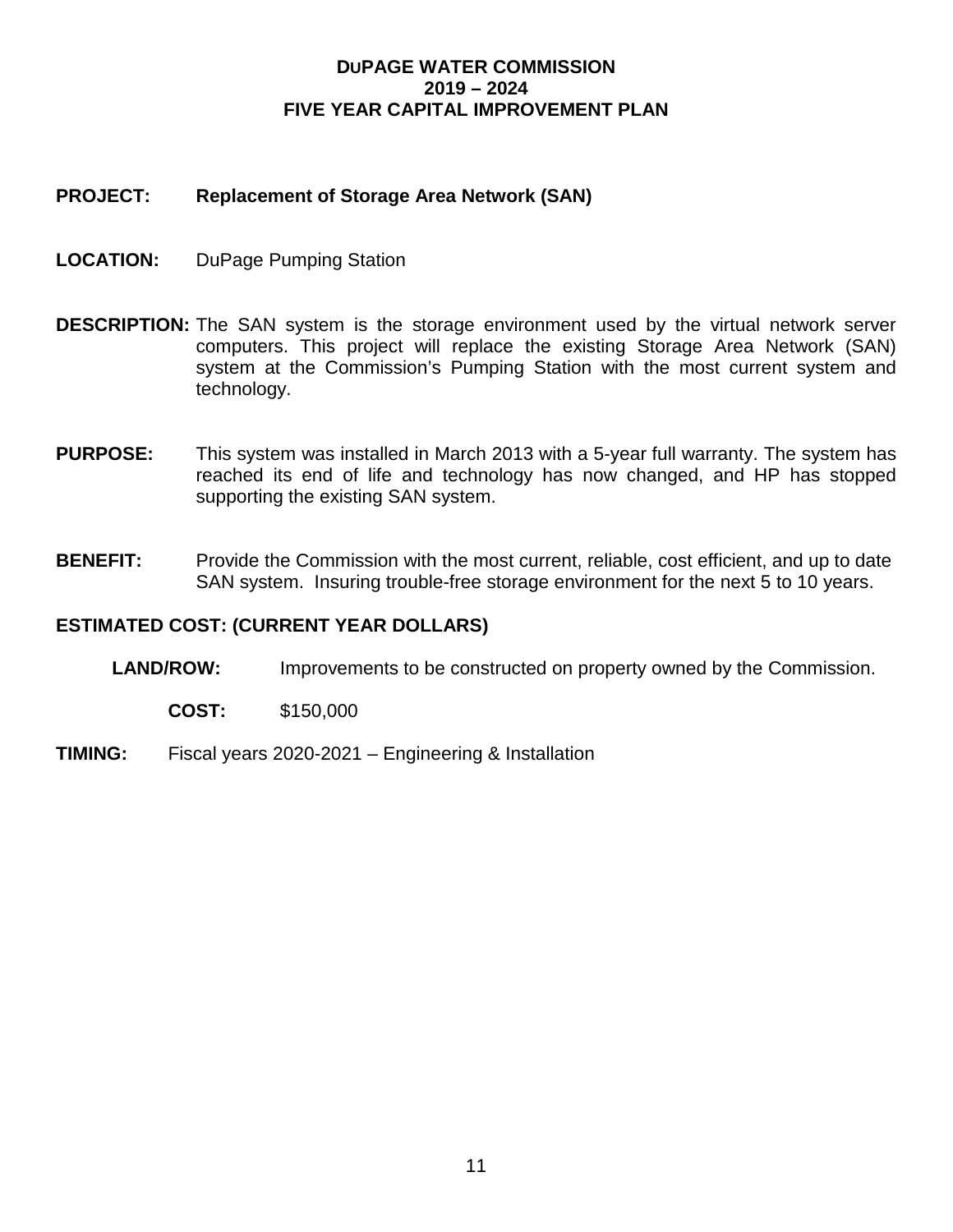#### **PROJECT: High Lift Pump Repair**

- **LOCATION:** DuPage Pumping Station
- **DESCRIPTION:** Develop and issue repair contract for: removing each vertical main pump (Pumps No. 1, 2, and 3) shipping the pumps to an offsite specialty facility for repair and reconditioning of the pumps
- **PURPOSE:** There is excessive leakage from mechanical seals on the three (3) vertical main pumps, particularly pumps No. 1 & 2. Attempts to resolve the seal leakage issue through field service have not been successful over the long term.
- **BENEFIT:** Repairing the pumps will help to extend their useful life while eliminating safety and housecleaning issued caused by the water leakage.

## **ESTIMATED COST: (CURRENT YEAR DOLLARS)**

**COST:** \$1,250,000

**TIMING:** Fiscal years 2019-2024 – Work Completion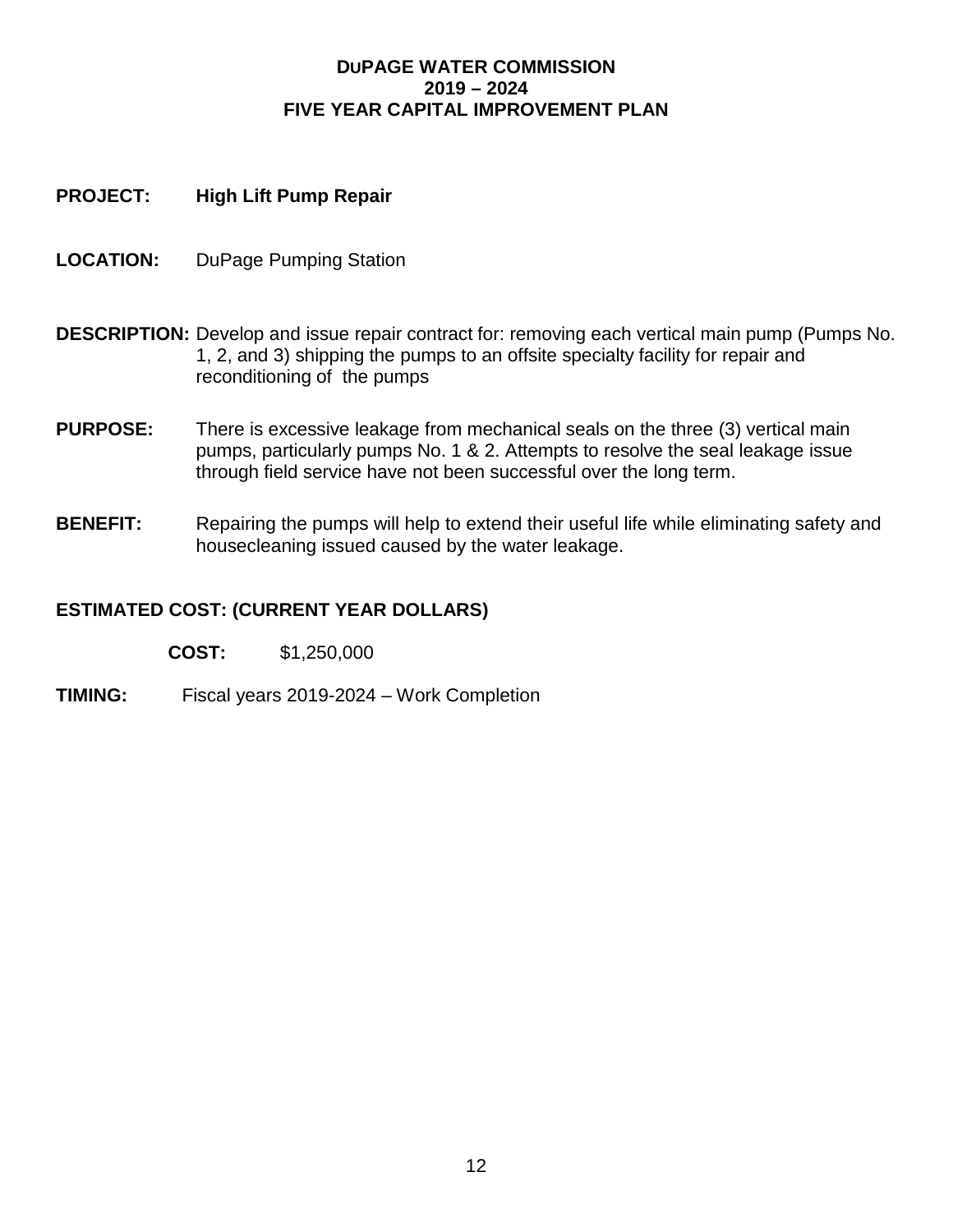#### **PROJECT: Administration Building Exterior and Interior Rehabilitation**

- **LOCATION:** DuPage Pumping Station
- **DESCRIPTION:** This project will rehabilitate exterior and interior portions of the Administration Building/Pump Station.
- **PURPOSE:** The Administration Building / Pump Station is approximately 25 years old. Areas of the building have deteriorated due to the normal effects of weather on the structure and its time in service. The major findings from the assessment are summarized below:
	- Window systems do not operate properly allowing air and water to leak into the building
	- **Corrosion of exterior door hardware and lintels**
	- **Water damage and peeling paint in various areas**
	- Additional cracks and spalls of the interior glazed concrete block in various areas of the pump station.
- **BENEFIT:** Rehabilitation of these issues will return building to near original condition and increase life expectances.

#### **ESTIMATED COST: (CURRENT YEAR DOLLARS)**

**COST:** \$1,692,000

**TIMING:** Fiscal years 2019-2020 – Work Completion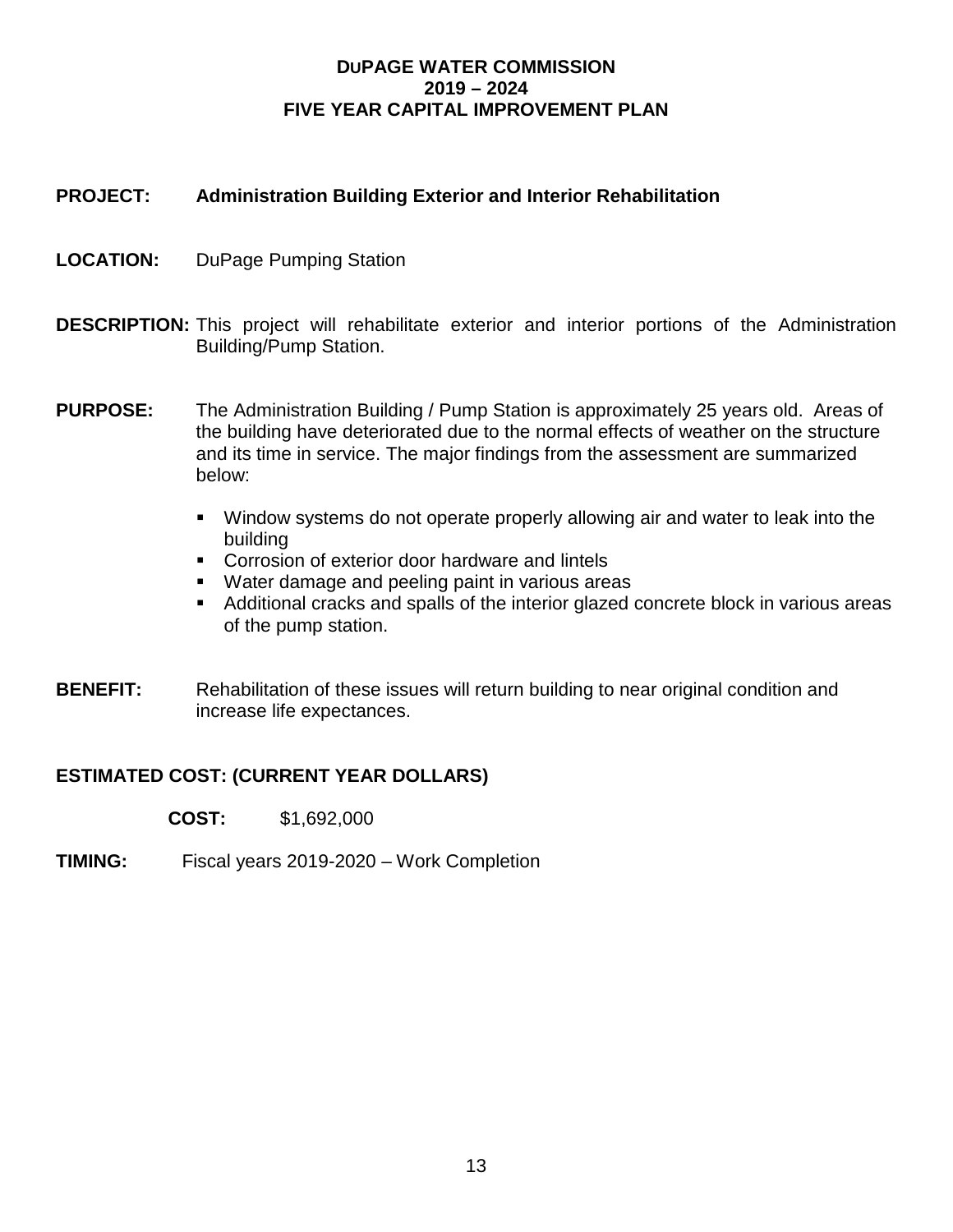#### **PROJECT: Electronic Lock Installation**

- **LOCATION:** DuPage Pumping Station & Remote Facilities
- **DESCRIPTION:** This project will replace all the building locks and padlocks with high security electronic locks.
- **PURPOSE:** This project will allow the Commission to standardize on a single keying system that can handle all of the Commissions security needs. The system also provides the ability to allow temporary access to contractors and non-Commission workers without the fear of duplicating keys.
- **BENEFIT:** This system also allows the Commission to manage its key inventory in a more efficient manner, keys can be activated and deactivated as necessary preventing the need to rekey all locks if keys are lost or stolen.

#### **ESTIMATED COST: (CURRENT YEAR DOLLARS)**

COST: \$180,000

**TIMING:** Fiscal years 2018-2019 – Work Completion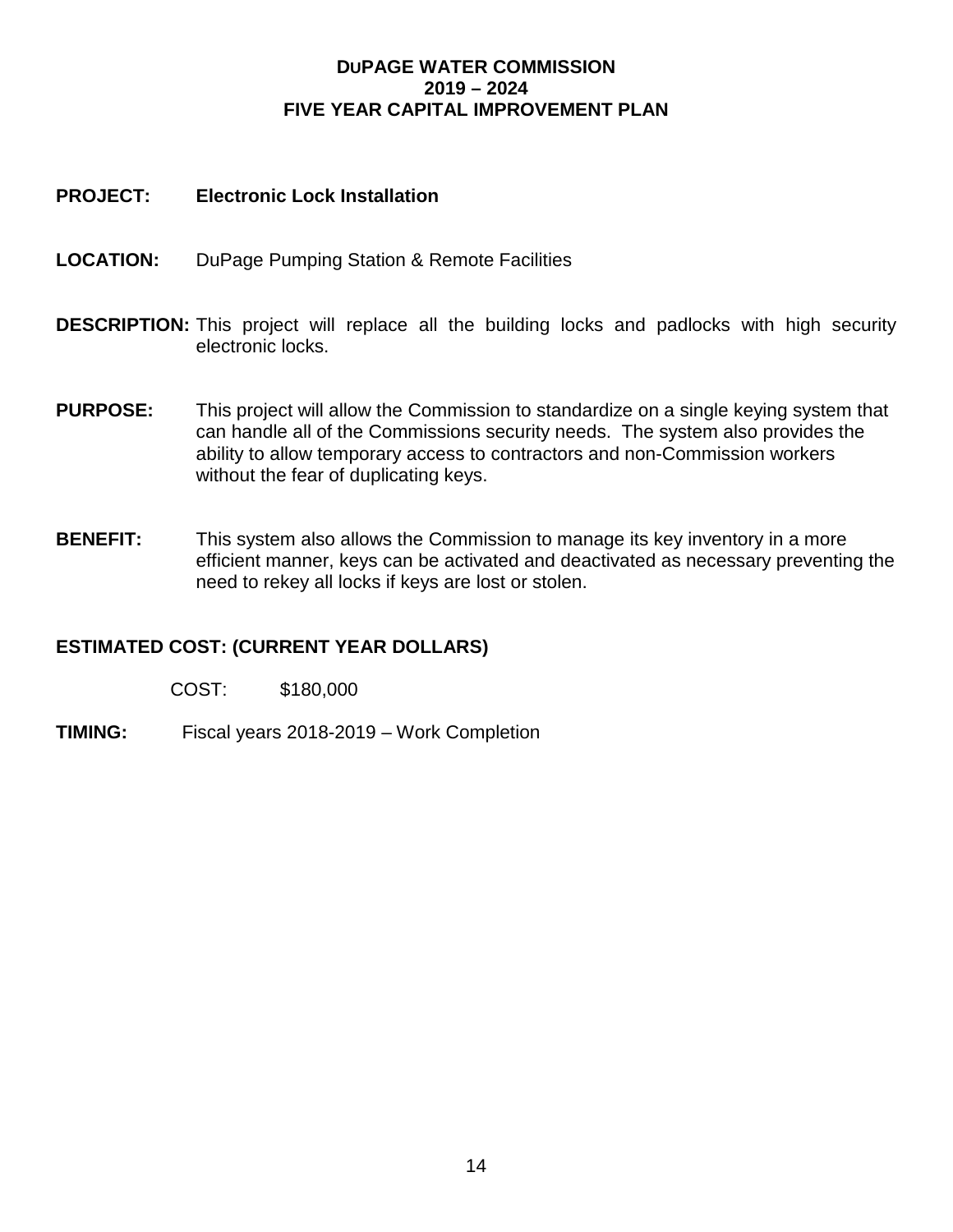#### **PROJECT: Generation Building Humidification System**

- **LOCATION:** DuPage Pumping Station
- **DESCRIPTION:** Installation of a humidification system to condition the air in Generation Building office space.
- **PURPOSE:** This project will enhance the working environment throughout the buildings and decrease the buildup of static electricity.
- **BENEFIT:** Installation of this system will enhance the environment throughout the buildings and help protect computers and other electrical equipment from static discharges.

- **COST:** \$105,000
- **TIMING:** Fiscal year 2019-2020 Work Completion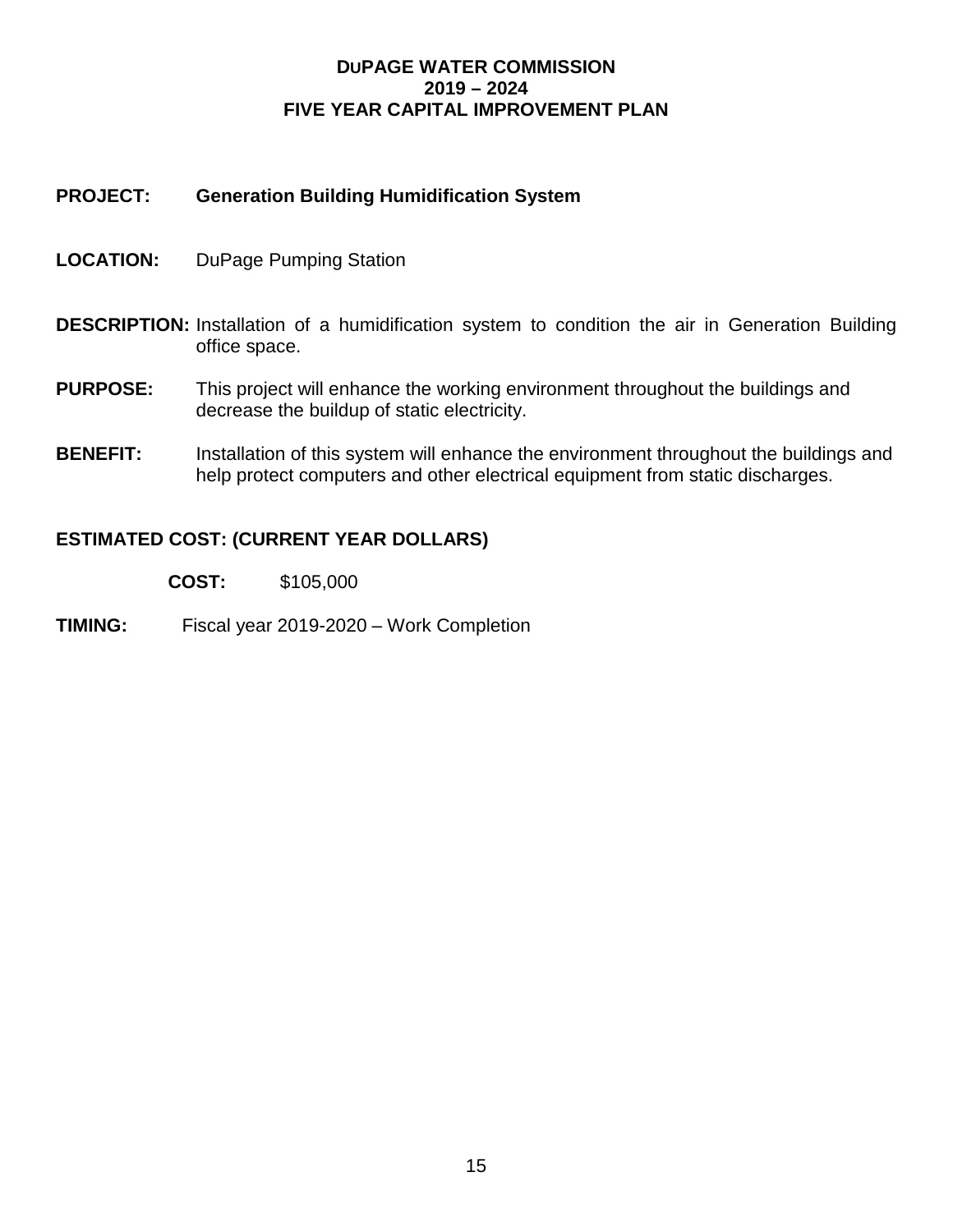#### **PROJECT: ComEd Yard Rehabilitation**

- **LOCATION:** DuPage Pumping Station
- **DESCRIPTION:** This project will include rehabilitation and or replacement of portions of the ComEd Yard security and blast walls.
- **PURPOSE:** During the condition assessment several signs of deterioration were identified. Work will include:
	- Masonry tuckpointing and restoration
	- Replacement of wall seals
	- Painting of corroded metallic surfaces
	- Repair of cracked or deteriorated concrete areas
	- Sealing of water leakage at cracks
- **BENEFIT:** Rehabilitation or replacement of issues will return ComEd Yard to near original condition and increase life expectances.

#### **ESTIMATED COST: (CURRENT YEAR DOLLARS)**

**COST:** \$780,000

**TIMING:** Fiscal year 2019-2020 – Work Completion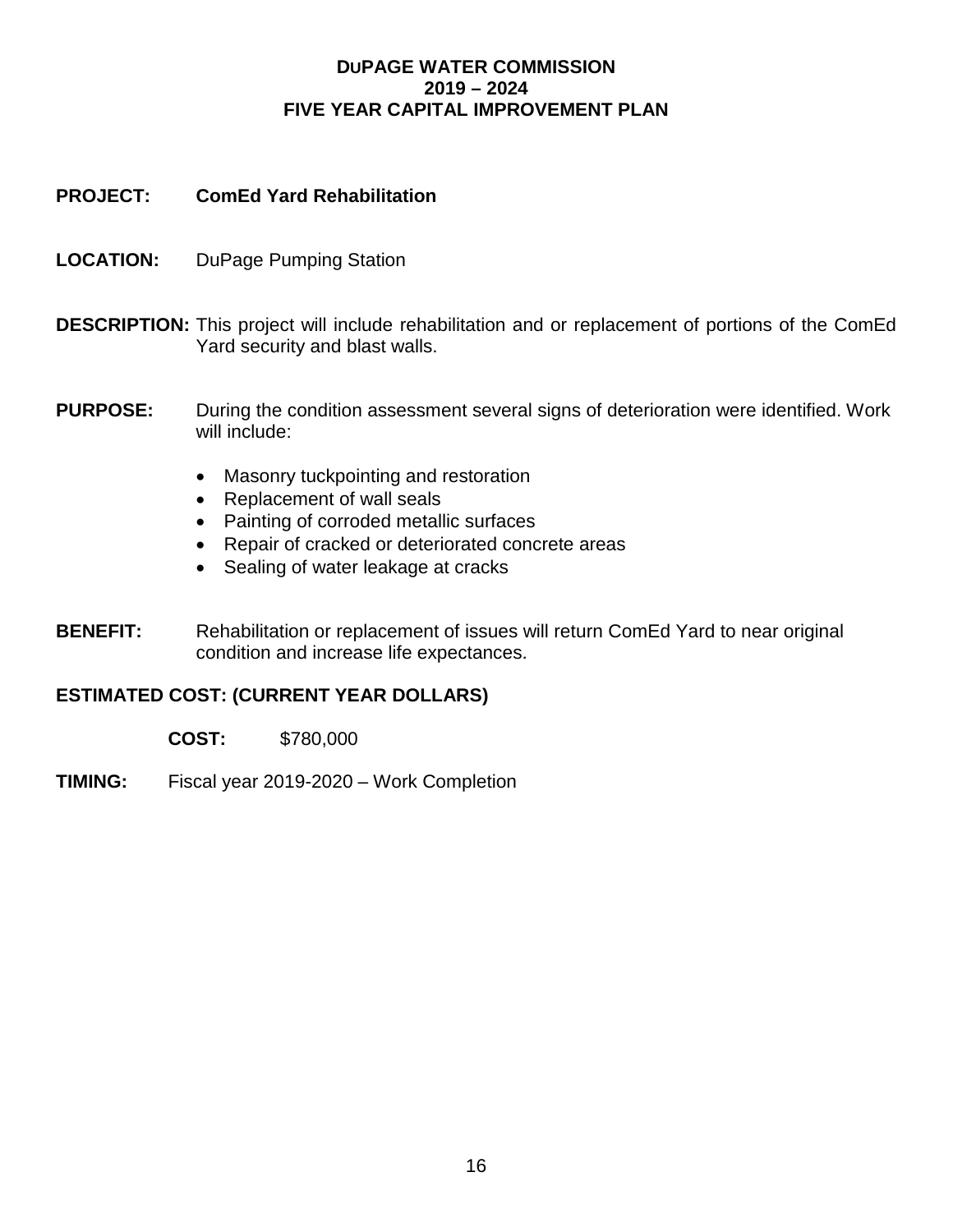#### **PROJECT: West Discharge Tunnel Rehabilitation**

- **LOCATION:** DuPage Pumping Station
- **DESCRIPTION:** This project will include possible excavation of area surrounding the west discharge pipe and identify areas of water infiltration and damaged concrete wall and or seals.
- **PURPOSE:** During the condition assessment several signs of deterioration were identified. Work will include:
	- Sealing of water leakage at wall penetration
	- Masonry tuckpointing and restoration
	- Replacement of link-seals as needed
	- Painting of corroded metallic surfaces
	- Repair of cracked or deteriorated concrete areas
- **BENEFIT:** Eliminate water infiltration into pump station around west discharge piping and prevent damage to pipe and surrounding concreate.

#### **ESTIMATED COST: (CURRENT YEAR DOLLARS)**

**COST:** \$420,000

**TIMING:** Fiscal year 2019-2020 – Work Completion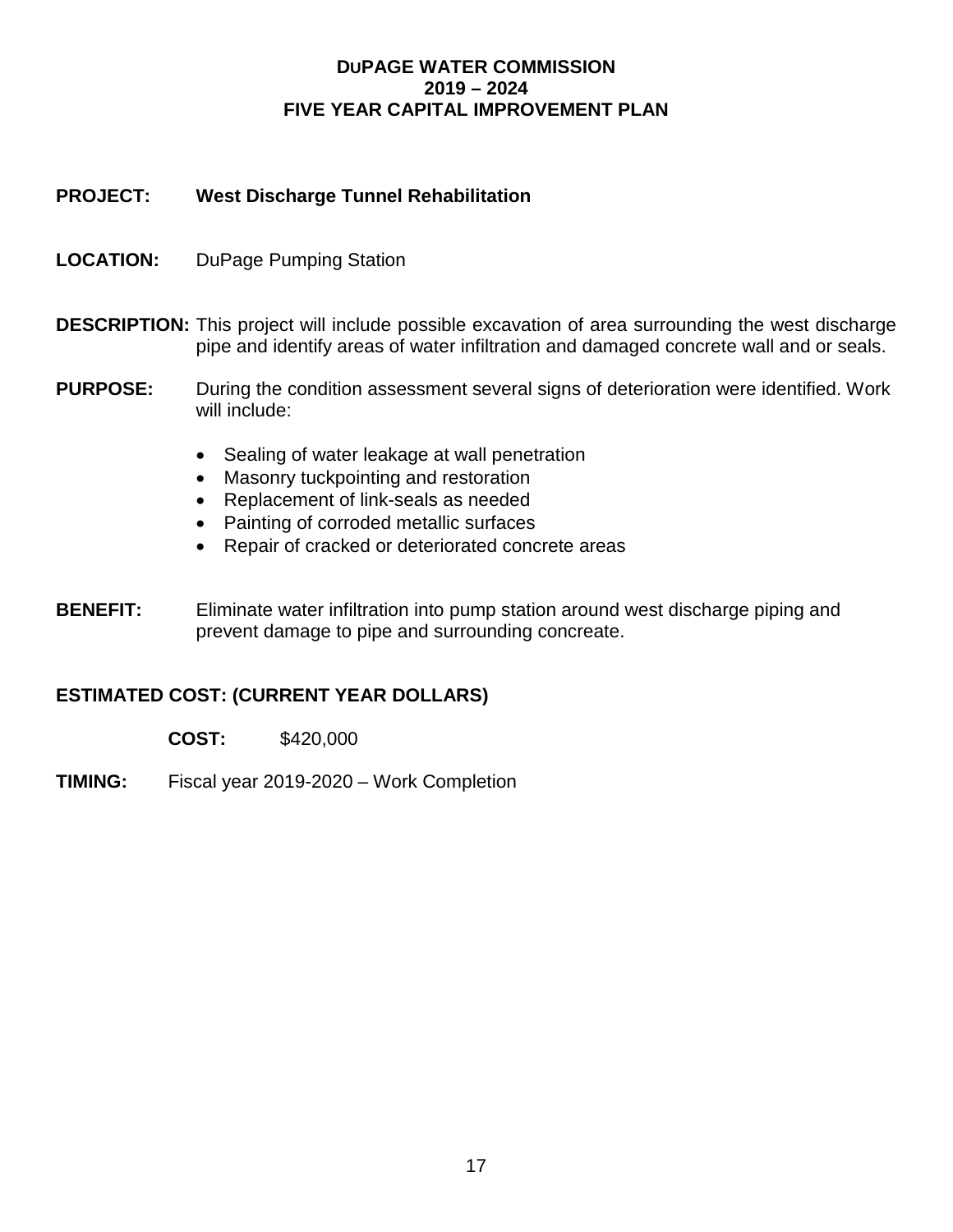#### **PROJECT: Replacement of Roof Mounted Exhaust Fans**

- **LOCATION:** DuPage Pumping Station
- **DESCRIPTION:** This project will replace the roof mounted exhaust fans that have exceeded their useful live as called out in the Commission's 2015 Condition Assessment.
- **PURPOSE:** This project will replace existing roof mounted exhaust fans with new high efficiency fans.
- **BENEFIT:** Replacement of these fans will increase the efficiency of air movement throughout the buildings and decrease energy cost.

#### **ESTIMATED COST: (CURRENT YEAR DOLLARS)**

**COST:** \$300,000

**TIMING:** Fiscal year 2021-2022 – Work Completion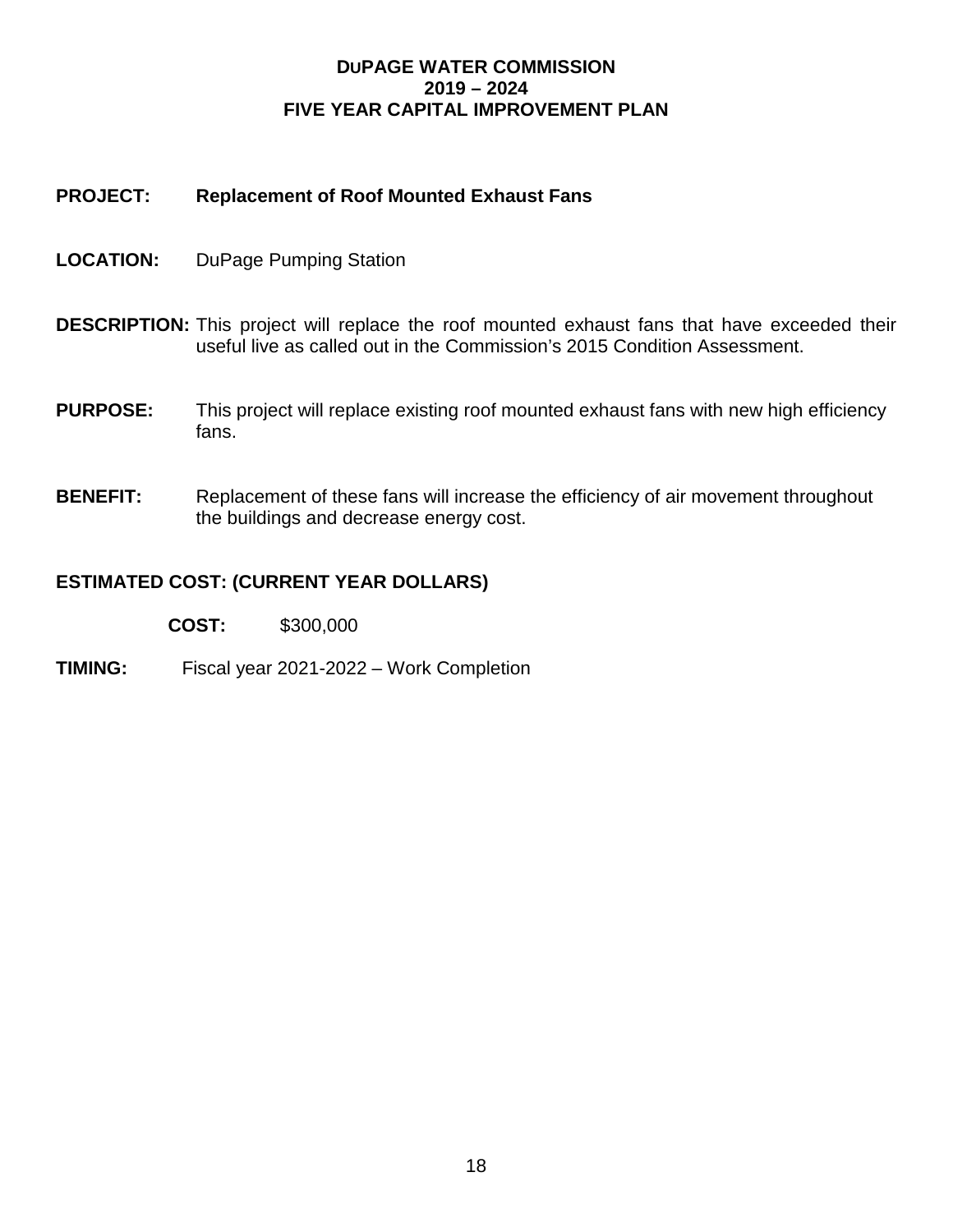#### **PROJECT: Replacement of Wall Mounted Supply Fans**

- **LOCATION:** DuPage Pumping Station
- **DESCRIPTION:** This project will replace the wall mounted supply fans that have exceeded their useful live as called out in the Commission's 2015 Condition Assessment.
- **PURPOSE:** This project will replace existing wall mounted supply fans with new high efficiency fans.
- **BENEFIT:** Replacement of these fans will increase the efficiency of air movement throughout the buildings and decrease energy cost.

#### **ESTIMATED COST: (CURRENT YEAR DOLLARS)**

**COST:** \$300,000

**TIMING:** Fiscal year 2021-2022 – Work Completion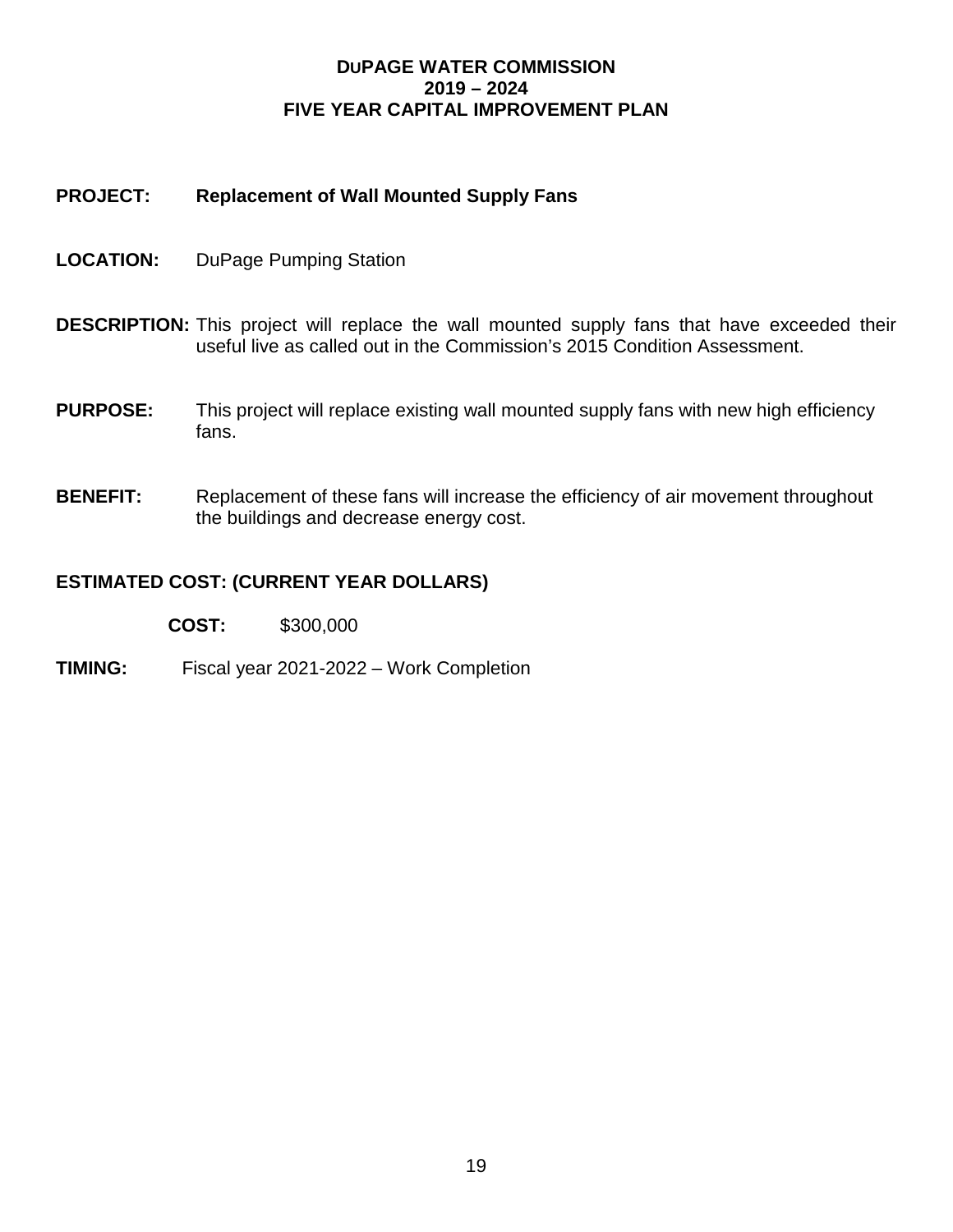#### **PROJECT: Replacement of Chillers**

- **LOCATION:** DuPage Pumping Station
- **DESCRIPTION:** This project will replace the roof mounted chillers that have exceeded their useful live as called out in the Commission's 2015 Condition Assessment.
- **PURPOSE:** This project will replace existing chillers with new higher efficiency units.
- **BENEFIT:** Replacement of these chillers will increase the efficiency of conditioning of the environment throughout the buildings and decrease energy cost.

- **COST:** \$150,000
- **TIMING:** Fiscal year 2021-2022 Work Completion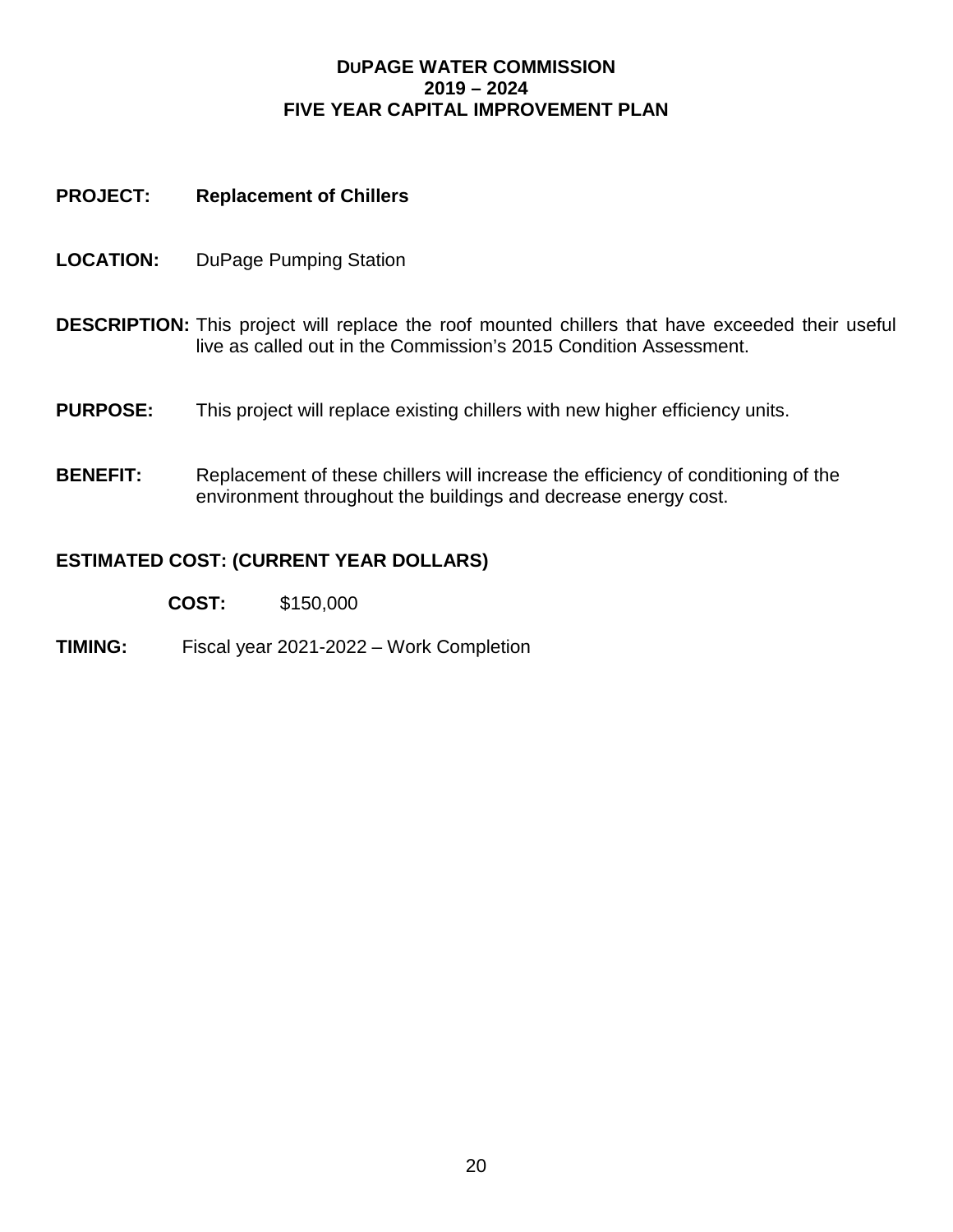# **DISTRIBUTION & STORAGE IMPROVEMENTS**

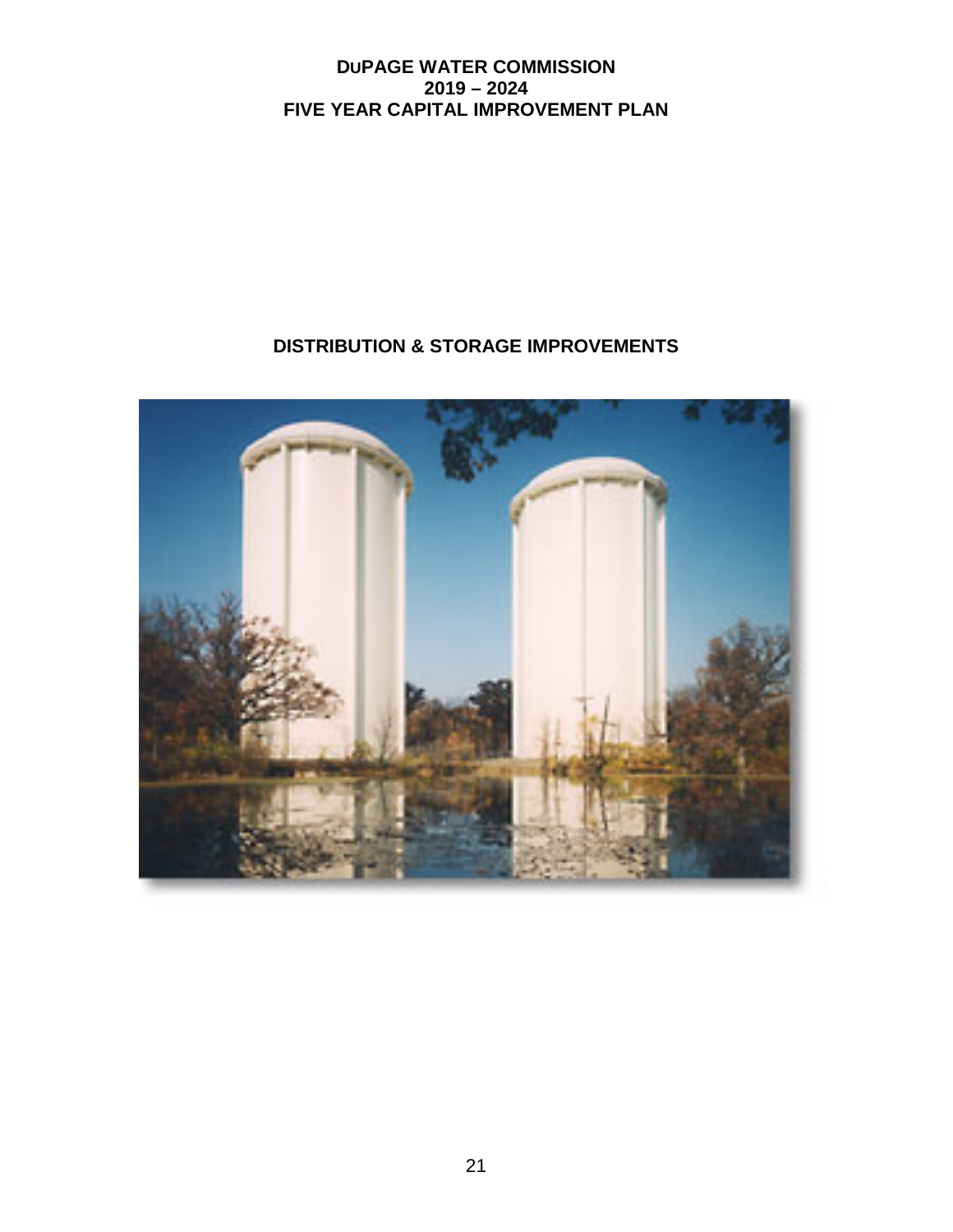#### **PROJECT: Condition Assessment Remediation**

**LOCATION:** Various Locations within Cook and DuPage Counties

**DESCRIPTION:** Address any deficiencies identified in the Condition Assessment Report.

- **PURPOSE:** Deficiencies identified to primary, backup, or ancillary equipment would be rectified to prevent any system failures.
- **BENEFIT:** Remediation of problems, possible structural defects, or equipment inadequacies in the Commission assets. This remediation will help avoid any concerns that could affect the Commission's ability to deliver water either short or long term.

#### **ESTIMATED COST: (CURRENT YEAR DOLLARS)**

**ENGINEERING:** \$2,500,000

**TIMING:** Fiscal years 2019-2024 – Engineering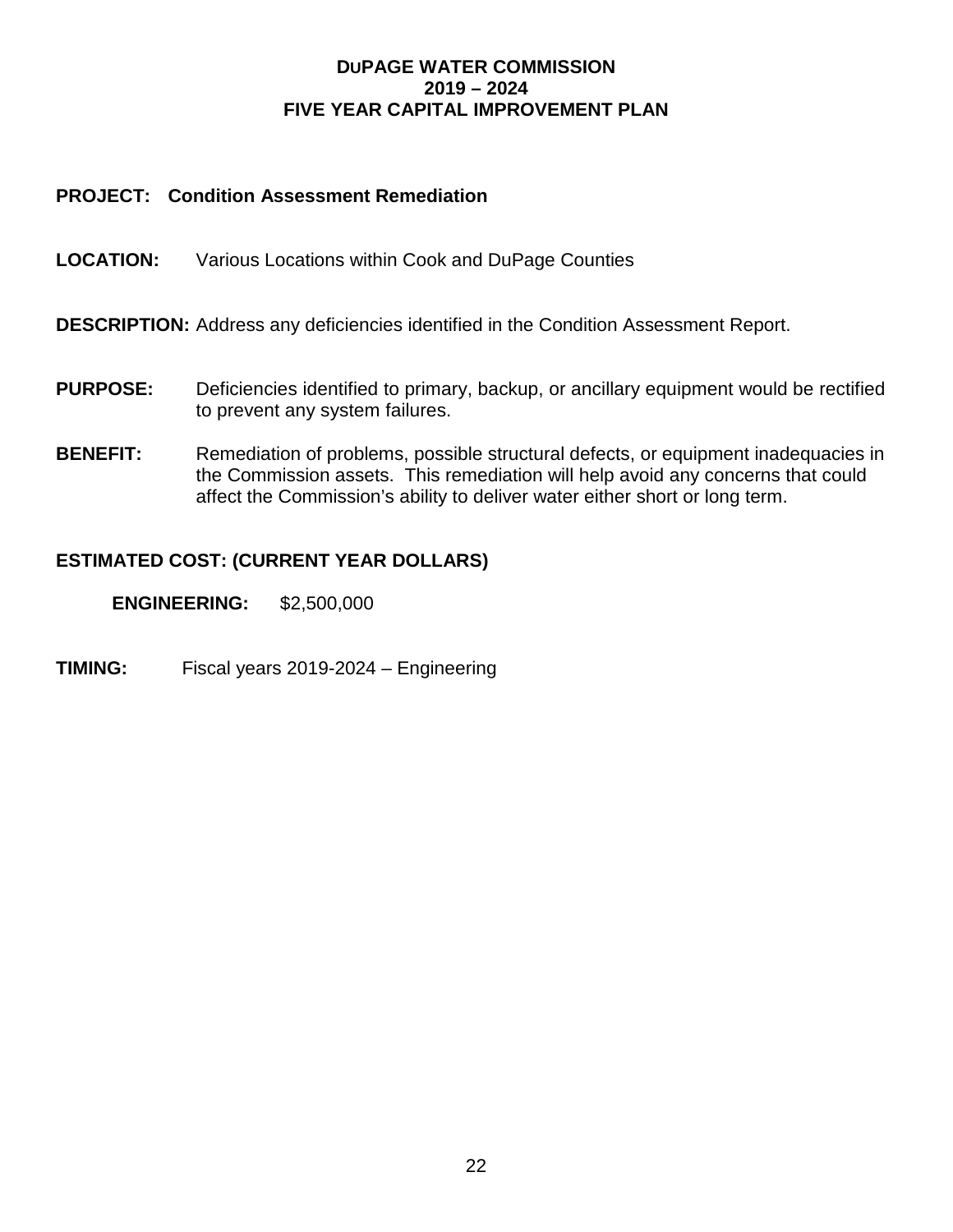#### **PROJECT: Replacement of Blow-off Valves Stems**

- **LOCATION:** Various Locations within Cook and DuPage Counties
- **DESCRIPTION:** Replacement of Blow-off valve stem risers that have corroded over the years. The original hollow core risers will be replaced with solid core Aluminum riser that have a much longer life span.
- **PURPOSE:** As the current valve stems continue to age and corrode, they are starting to break when operated. These failures increase the time and costs to facilitate pipeline repairs and routine maintenance. As a result, it may extend the length of pipeline isolations which interrupts the supply to Commission customers.
- **BENEFIT:** Eliminate the possible inability to operate the Commission's transmission line valves when needed.

- **LAND/ROW:** Improvements to be constructed on property presently owned by the Commission.
	- **COST:** \$250,000
- **TIMING:** Fiscal years 2019-2020 Engineering & Construction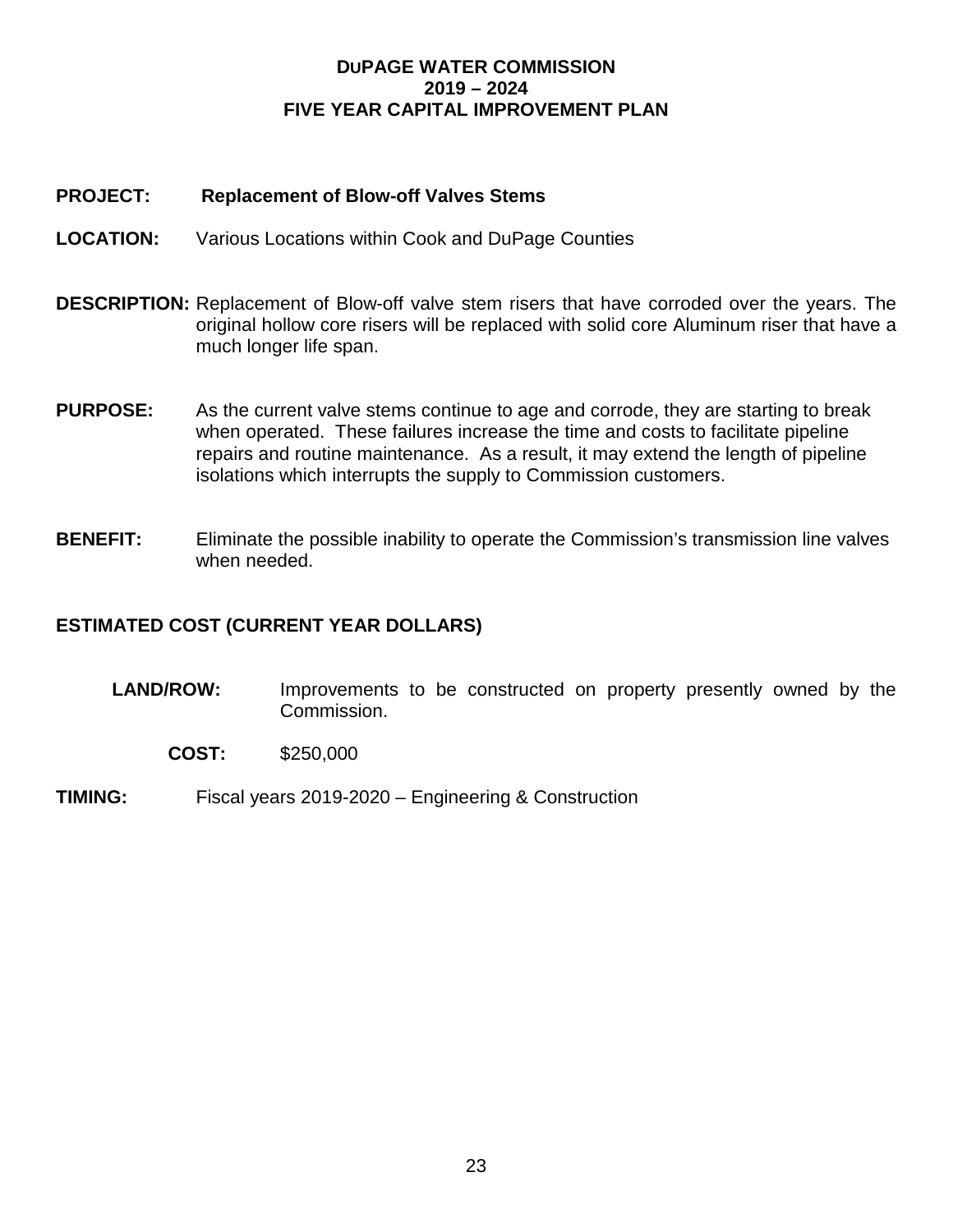#### **PROJECT: ROV and Large Valve Repair**

- **LOCATION:** Various Locations within Cook and DuPage Counties
- **DESCRIPTION:** Replace existing VFD with upgraded units that will allow for increased efficiency and ease of operation
- **PURPOSE:** As the current valves continue to age, they are starting to fail when operated. These failures increase the time and costs to facilitate pipeline repairs and routine maintenance. As a result, it may extend the length of pipeline isolations which interrupts the supply to Commission customers.
- **BENEFIT:** Eliminate the need to utilize multiple valves during transmission line shutdowns and reduce interrupts in service to our customers.

#### **ESTIMATED COST (CURRENT YEAR DOLLARS)**

| COST: | \$150,000 |
|-------|-----------|
|-------|-----------|

**TIMING:** Fiscal years 2019-2020 – Legal - Engineering - Construction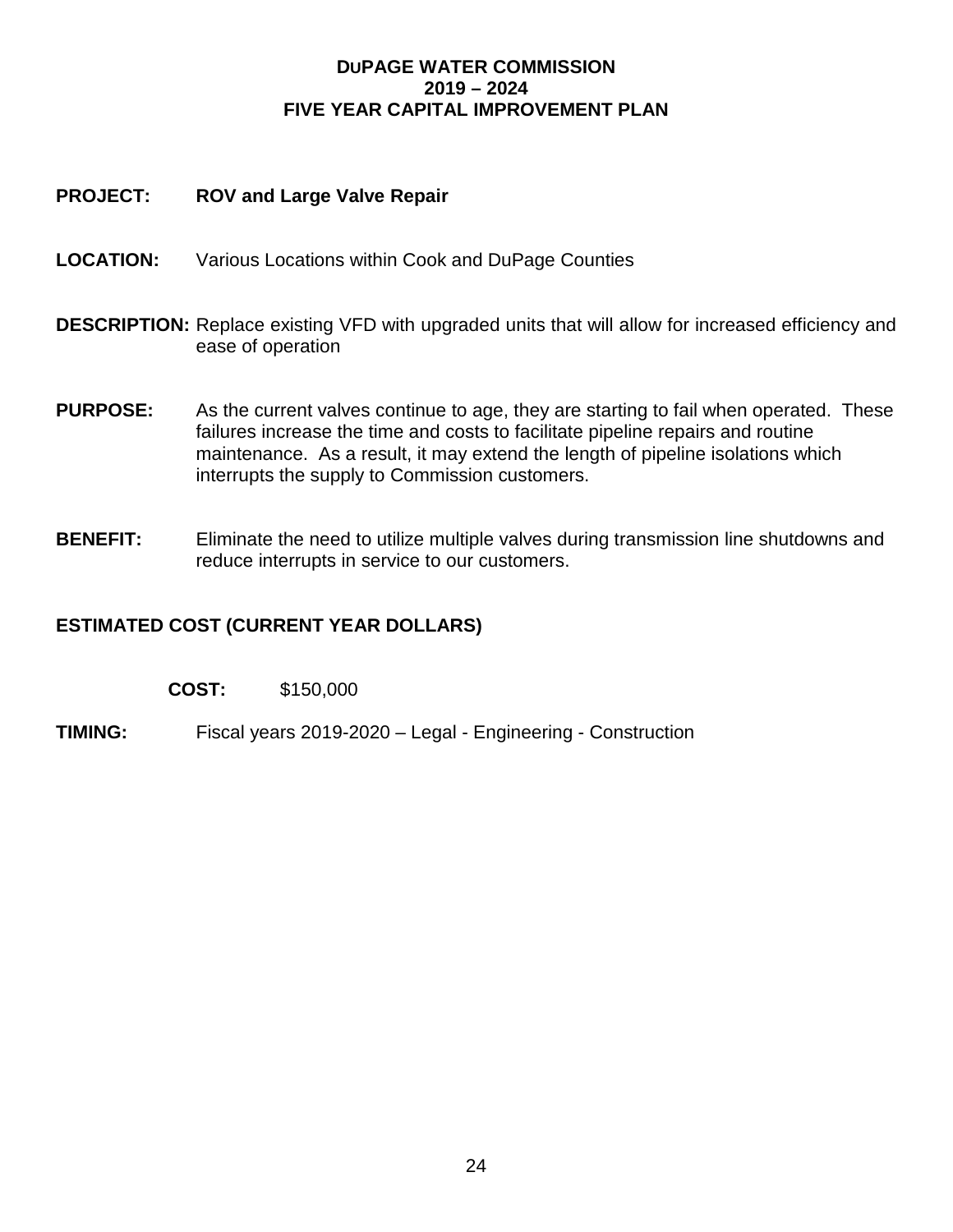#### **PROJECT: Cathodic Protection of Steel Water Mains**

- **LOCATION:** Various Locations within Cook and DuPage Counties
- **DESCRIPTION:** Design and construction of corrosion mitigation measures for steel water mains.
- **PURPOSE:** Mitigating the influences of corrosion, and/or stray electrical current, on the Commission's steel water mains.
- **BENEFIT:** Extend the life of the water mains which will increase the time between replacement and decrease the amount of water lost due to leakage.

- **LAND/ROW:** Improvements to be constructed on Public Right of Way or Commission Easements.
	- **COST:** \$3,000,000
- **TIMING:** Fiscal years 2020-2024 Construction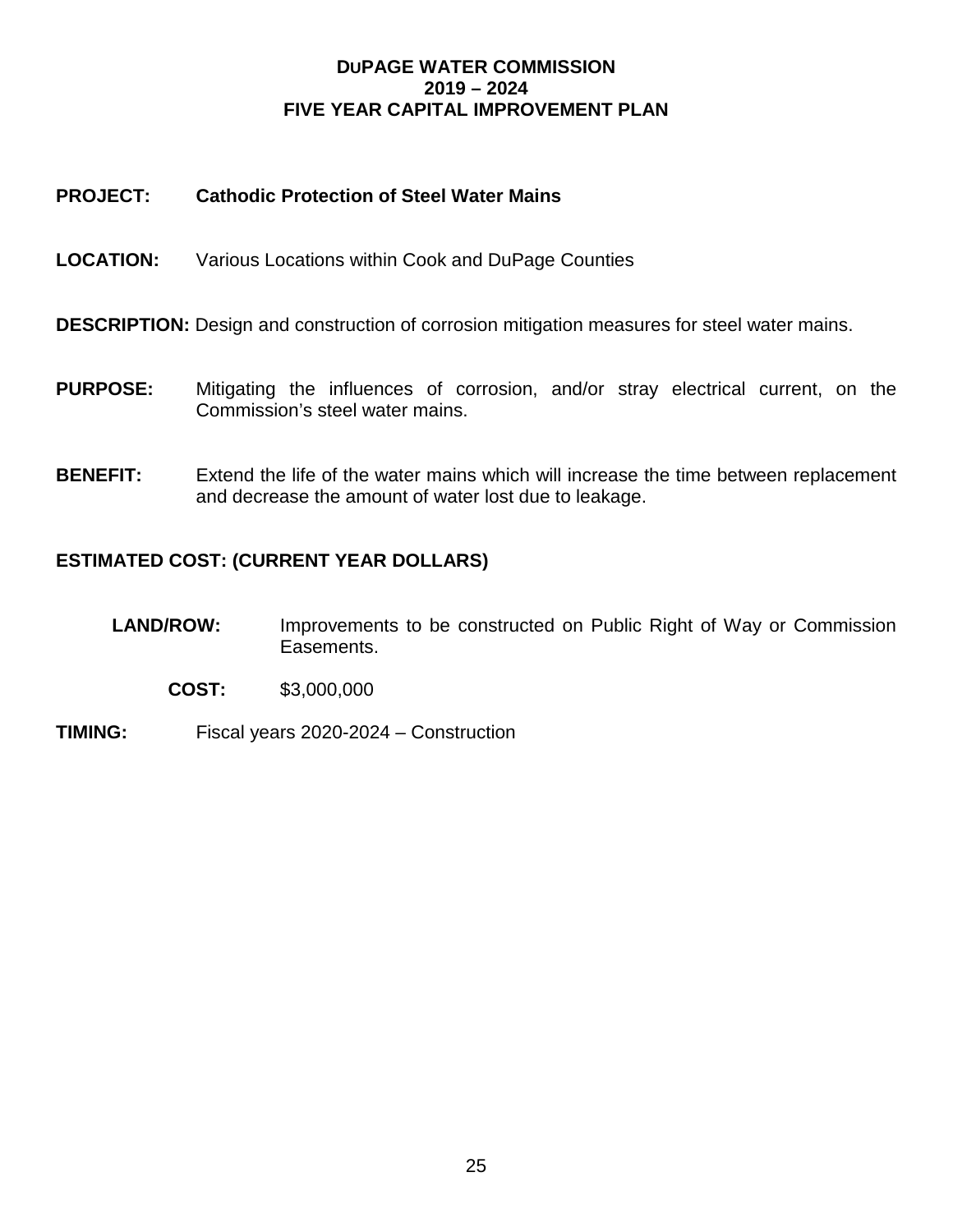#### **PROJECT: Distribution System Upgrades**

- **LOCATION:** Various Locations within Cook and DuPage Counties
- **DESCRIPTION:** Enhancements to the Commission distribution system which will provide redundancy and allow for maintenance of valves, pipes, and other structures in the distribution system
- **PURPOSE:** As water demands have changed through the years it has become necessary to increase the Commission ability to move water around the system. These enhancements will allow for redundant flow paths and a reduction in hydraulic stresses caused by partial system shutdowns. They will also help reduce the extent and duration of pipeline isolations which may alter normal flow patterns to our customers.
- **BENEFIT:** Eliminate current hydraulic bottlenecks and increase the Commission ability to reroute flow pattern during repairs or shutdowns while insuring a reliable delivery system for our customers.

#### **ESTIMATED COST (CURRENT YEAR DOLLARS)**

**LAND/ROW:** Improvements to be constructed in Right of Way

**COST:** \$23,000,000

**TIMING:** Fiscal years 2019-2024 – Construction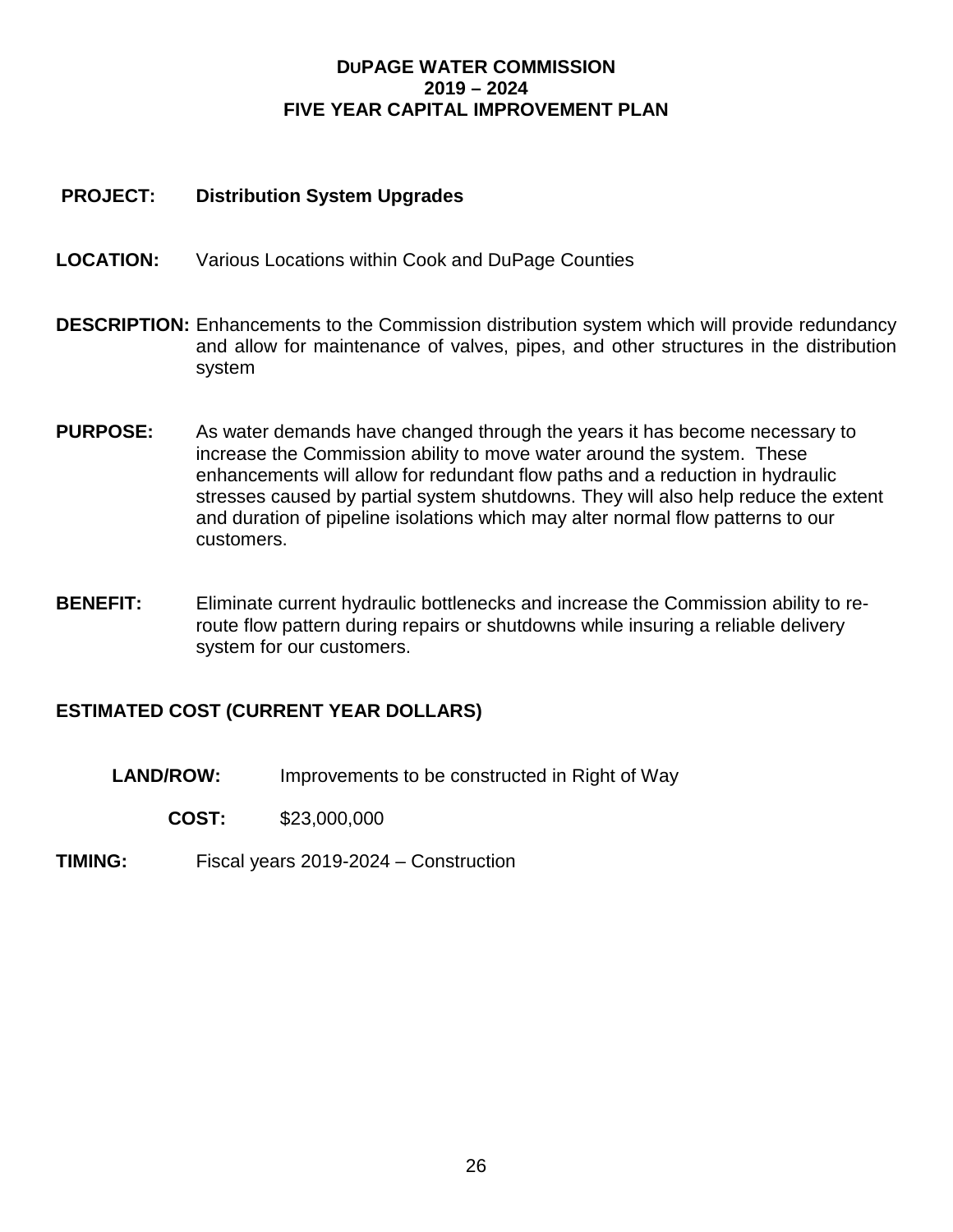#### **PROJECT: Tank Site Improvements**

- **LOCATION:** Various Locations within DuPage Counties
- **DESCRIPTION:** Repairs and replacement of landscaping, driveways, fencing, and other various site improvements.
- **PURPOSE:** Weather and time have taken their toll on the grounds surrounding our Tank sites. This project will restore grades and improve drainage as well as improving the access and security at our Tank Sites
- **BENEFIT:** Extend the life and help eliminate future erosion of the sites while insuring safe and secure facilities.

- **LAND/ROW:** Improvements to be constructed in Right of Way
	- **COST:** \$787,500
- **TIMING:** Fiscal years 2019-2020 Construction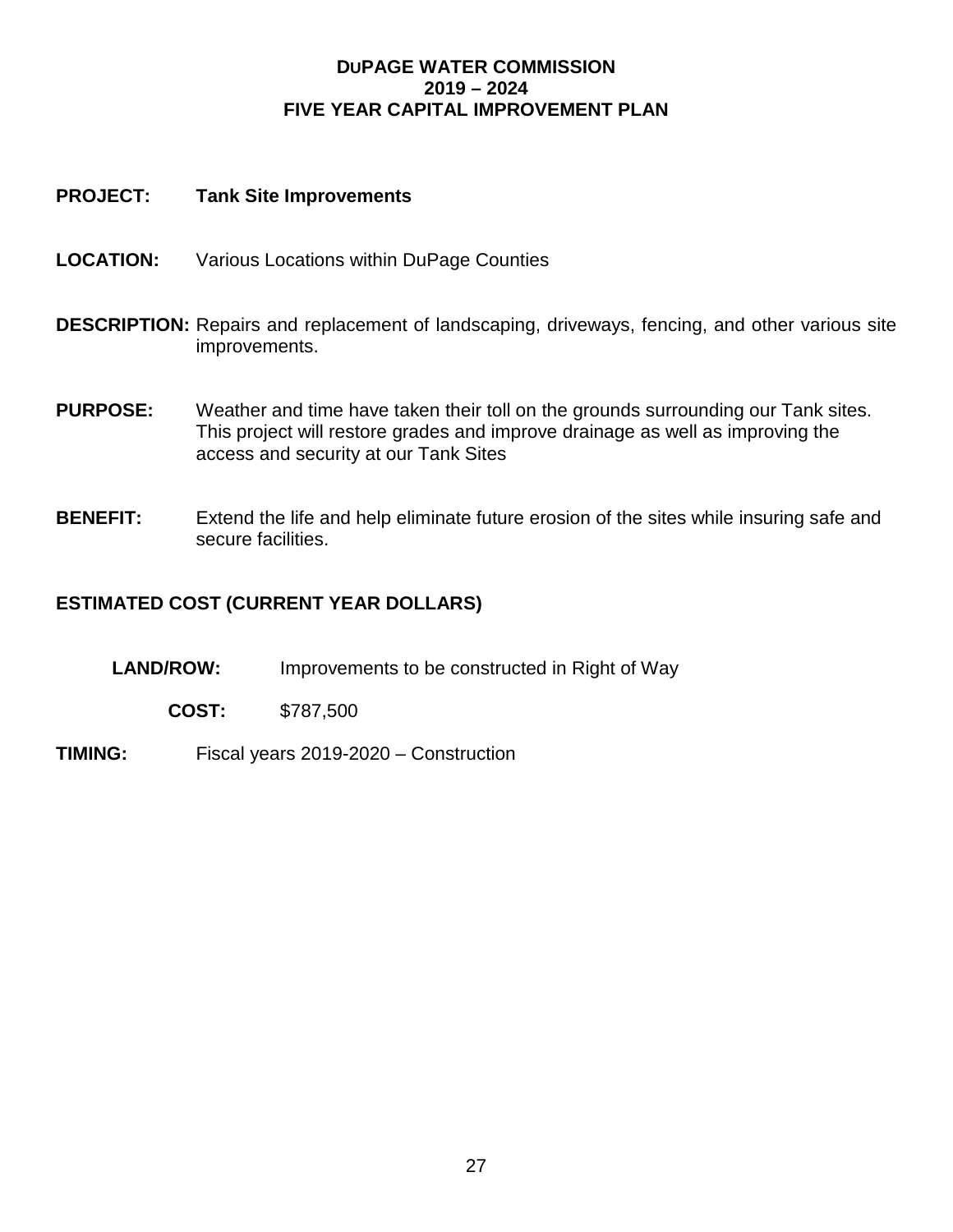#### **PROJECT: Bartlett Supply line**

- **LOCATION:** Various Locations within Cook and DuPage Counties
- **DESCRIPTION:** All costs associated with the installation of a water main and construction of connection facilities to delivery Lake Michigan Water to the Village of Bartlett.
- **PURPOSE:** The Village of Bartlett has requested to become a customer of the DuPage Water Commission. This project will build and install the necessary assets to deliver Lake Michigan Water to the residents of Bartlett.
- **BENEFIT:** Delivery of Lake Michigan Water to the Village of Bartlett.

#### **ESTIMATED COST (CURRENT YEAR DOLLARS)**

| COST: | \$1,000,000 |
|-------|-------------|
|-------|-------------|

**TIMING:** Fiscal years 2019-2020 – Legal - Engineering - Construction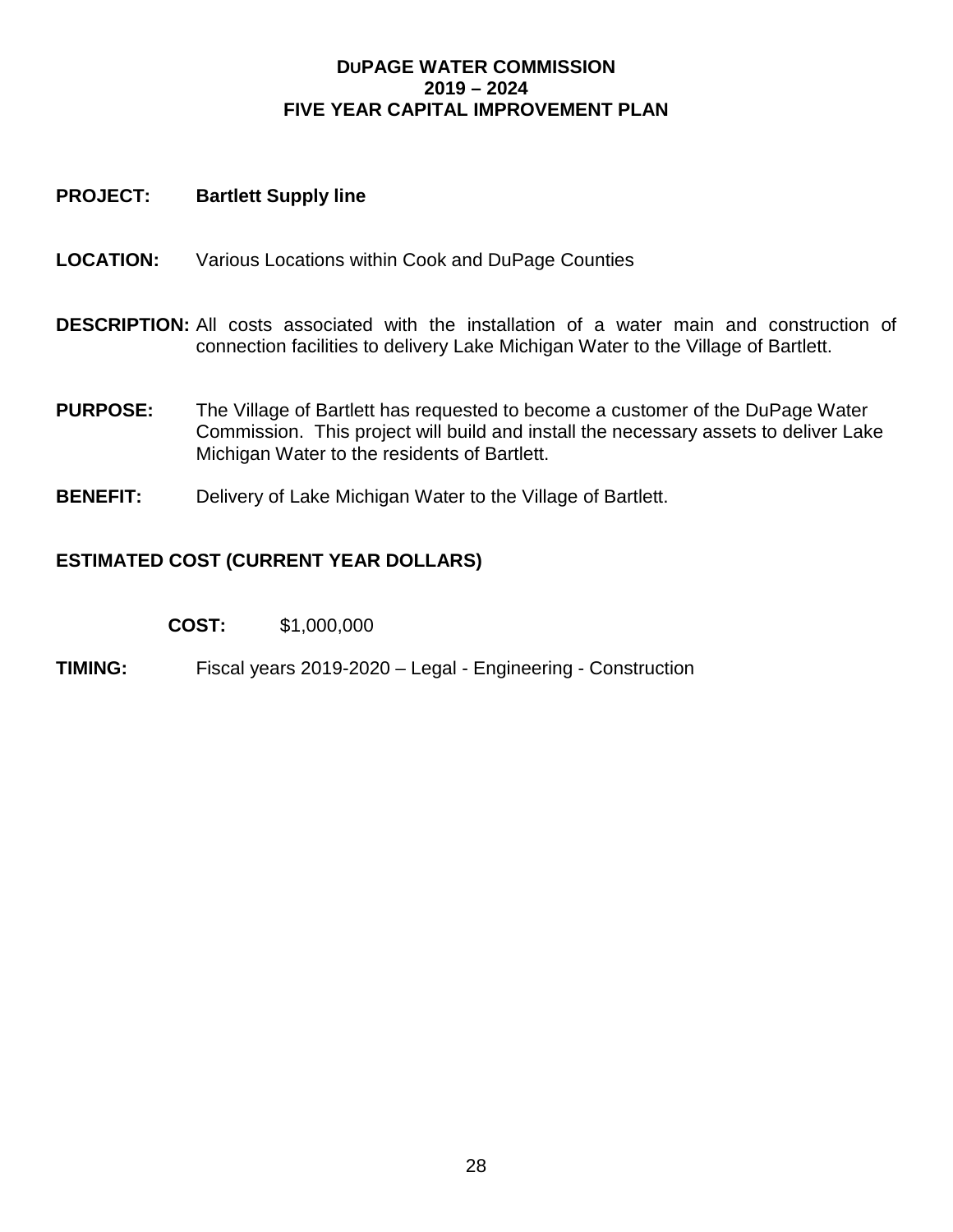# **CUSTOMER METERING FACILITIES**

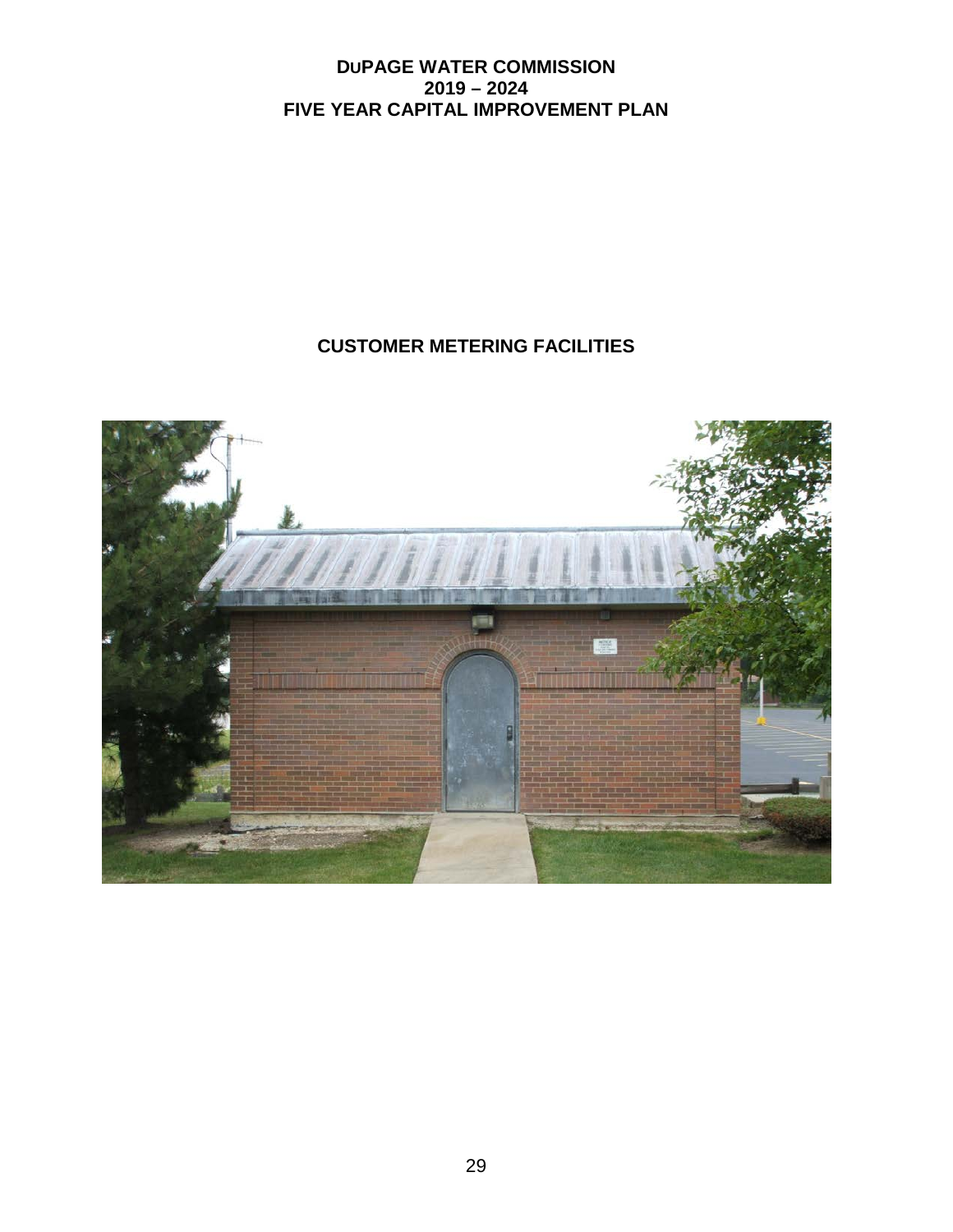#### **PROJECT: Meter Station Valve Replacement**

- **LOCATION:** Various Locations within Cook and DuPage Counties
- **DESCRIPTION:** Replace and upgrade all 34 of the electrically operated valve actuators in the Remotely Operated Valve (ROV) vaults.
- **PURPOSE:** The existing units are original approaching their useful life of 30 years according to the Condition Assessment Report. The vault interiors are a harsh environment for the equipment because of the ever-present damp to wet conditions. Replacement parts are getting harder to acquire. Most of the electric actuators require making a confined space entry to operate locally.
- **BENEFIT:** New electric valve actuators will provide another 30 years of reliable service and they will have the operating controls located in the above ground control cabinet.

- **COST:** \$150,000
- **TIMING:** Fiscal years 2019-2020 Legal Engineering Construction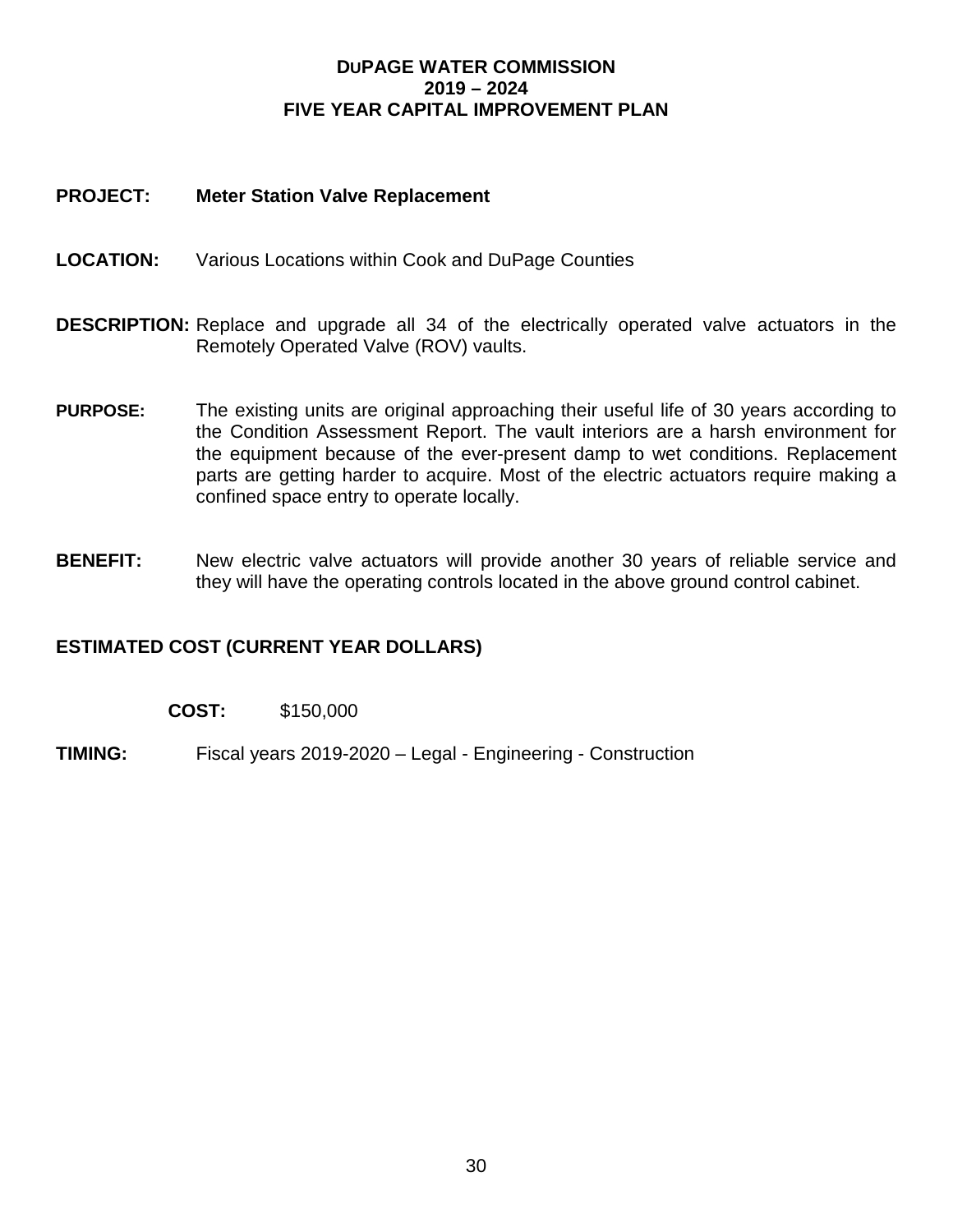#### **PROJECT: Bartlett Connection Facility**

**LOCATION:** Village of Bartlett

.

- **DESCRIPTION:** Construction of the connection facility that will allow Lake Michigan water to the Village of Bartlett.
- **PURPOSE:** Supply a facility to house the meters, instrumentation, control valves, and security system necessary to connect the Bartlett supply line to their pressure adjusting station.
- **BENEFIT:** This facility will allow the commission to record and monitor all water flowing to the Village of Bartlett.

- **LAND/ROW:** Improvements to be constructed on Commission owned property.
	- **COST:** \$300,000
- **TIMING:** Fiscal years 2019-2020 Installation